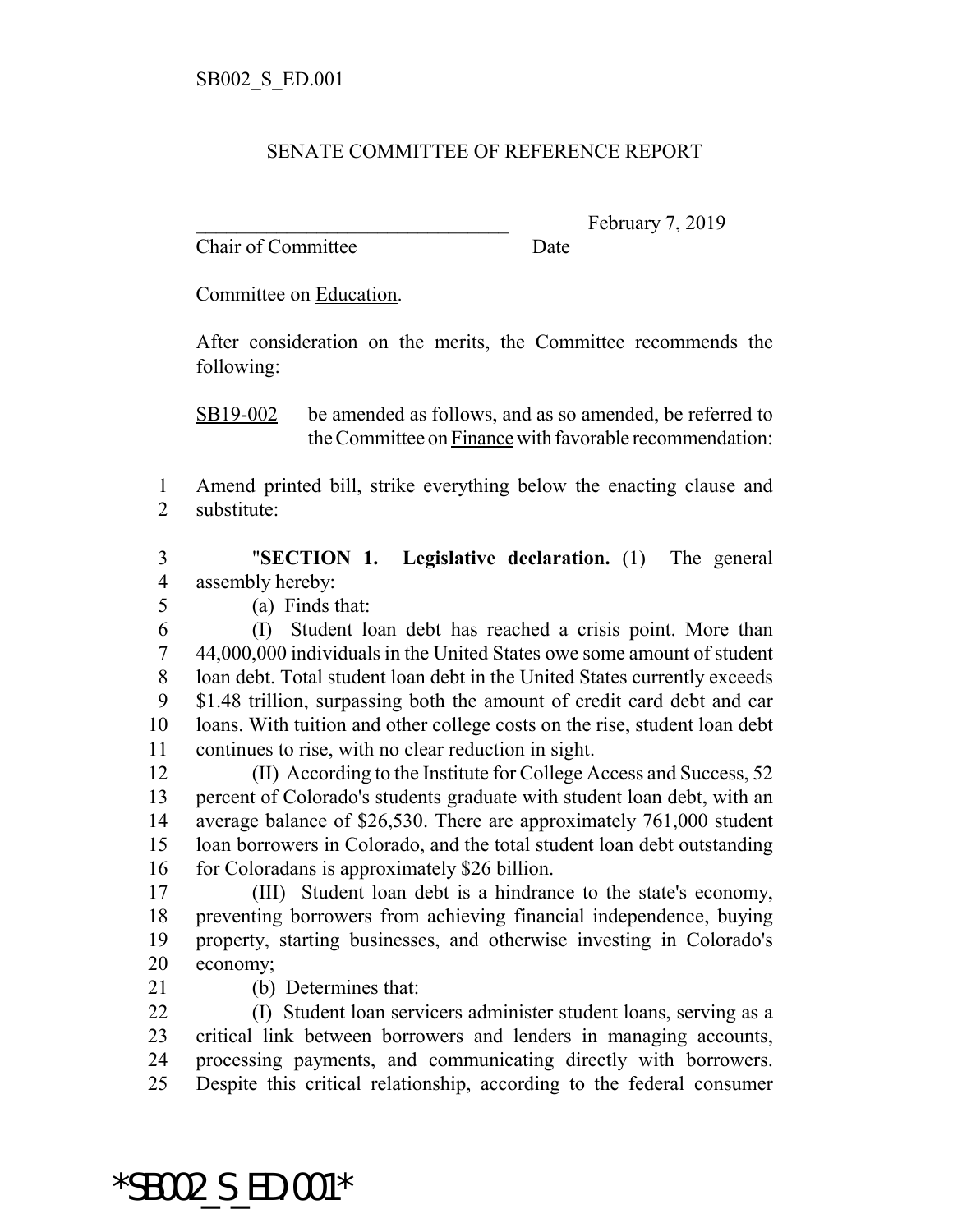financial protection bureau (CFPB), there are no consistent, market-wide federal standards for student loan servicing. (II) The CFPB released a report in September of 2015 that found that student loan borrowers encounter servicers that discourage borrower-friendly alternative payment plans, fail to respond to questions and payment processing errors, and fail to provide sufficient information to borrowers regarding payments, benefits, interest rates, and other charges; and (III) A report released in March of 2017 found that Coloradans complained to the CFPB 124 times about their student loan servicers in 2017 alone, and that nationally, complaints against servicers had increased by 429 percent compared to data collected in 2016; and (c) Declares that it intends by the enactment of the "Colorado Student Loan Servicers Act" to promote all of the following: (I) Meaningful access to federal affordable repayment and loan forgiveness benefits; (II) Reliable information about student loans and loan repayment options; (III) The public interest in furtherance of the state's historic police powers to protect the health, welfare, and safety of the state and, in furtherance of the public interest, the act should be liberally construed to effectuate that intent; and (IV) Quality customer service and fair treatment. **SECTION 2.** In Colorado Revised Statutes, **add** article 20 to title 5 as follows: **ARTICLE 20 Colorado Student Loan Servicers 5-20-101. Short title.** THE SHORT TITLE OF THIS ARTICLE 20 IS THE "COLORADO STUDENT LOAN SERVICERS ACT". **5-20-102. Scope of article.** THIS ARTICLE 20 APPLIES TO ANY PERSON ENGAGED IN SERVICING A STUDENT EDUCATION LOAN OWED BY AN INDIVIDUAL WHO IS A RESIDENT OF THIS STATE.FOR THE PURPOSES OF THIS ARTICLE 20, THE RESIDENCE OF AN INDIVIDUAL IS THE ADDRESS GIVEN BY THE INDIVIDUAL AS THE INDIVIDUAL'S RESIDENCE TO THE CREDITOR OR TO THE STUDENT LOAN SERVICER. UNTIL AN INDIVIDUAL NOTIFIES THE CREDITOR OR THE STUDENT LOAN SERVICER OF A NEW OR DIFFERENT ADDRESS, THE GIVEN ADDRESS IS PRESUMED TO BE UNCHANGED. **5-20-103. Definitions.** AS USED IN THIS ARTICLE 20, UNLESS THE CONTEXT OTHERWISE REQUIRES: (1) "ADMINISTRATOR" MEANS THE ADMINISTRATOR DESIGNATED IN SECTION 5-6-103.

\*SB002 S ED.001\*  $-2$ -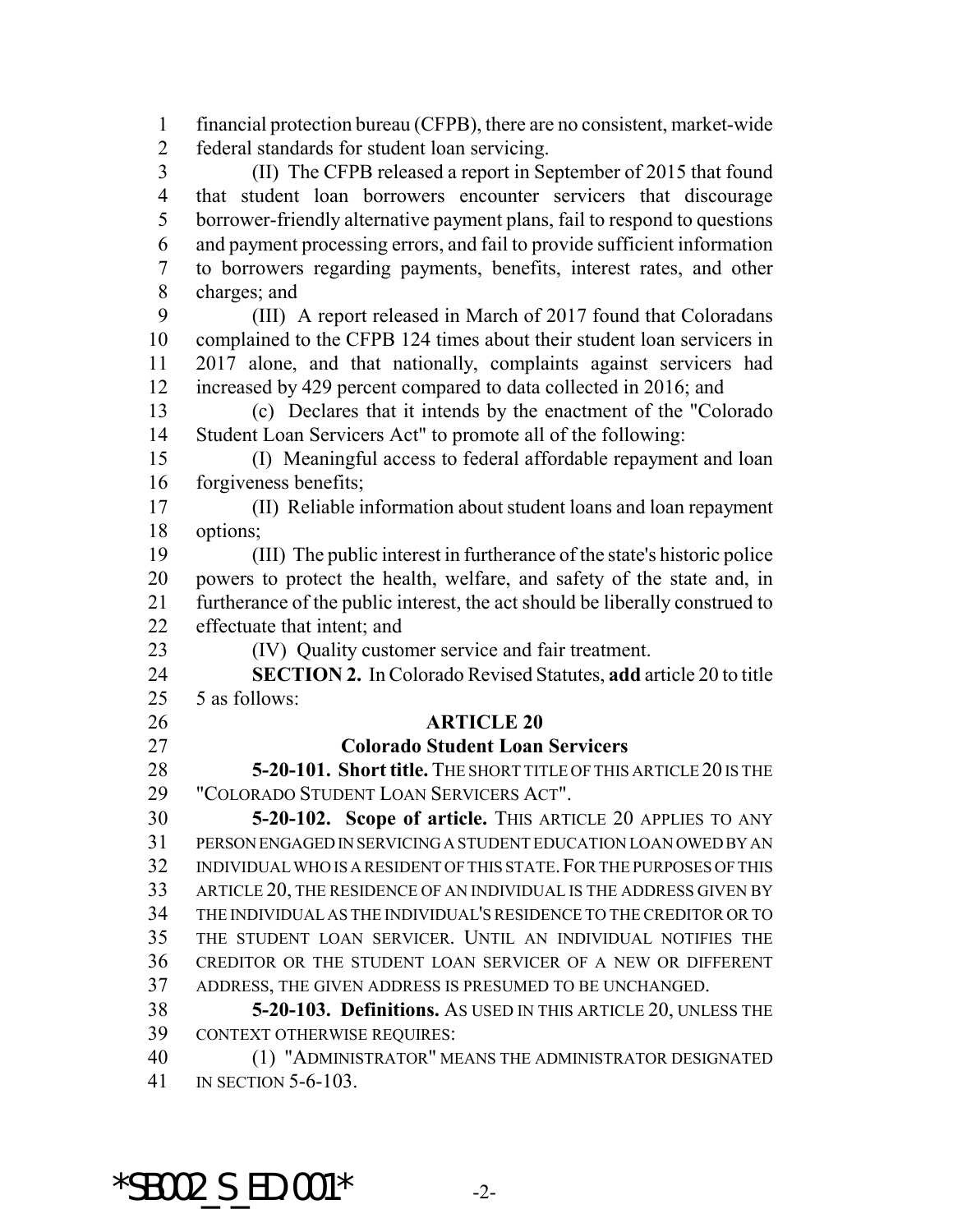(2) "CONSUMER REPORTING AGENCY" HAS THE MEANING 2 ESTABLISHED IN SECTION 5-18-103 (4).

 (3) "EDUCATION EXPENSES" MEANS ANY OF THE EXPENSES THAT ARE INCLUDED AS PART OF THE COST OF ATTENDANCE OF A STUDENT AS DEFINED IN 20 U.S.C. SEC. 1087ll, REGARDLESS OF WHETHER THE EXPENSES ARE FOR POSTSECONDARY EDUCATION.

 (4) "RECORD" MEANS INFORMATION THAT IS INSCRIBED ON A TANGIBLE MEDIUM OR THAT IS STORED IN AN ELECTRONIC OR OTHER MEDIUM AND IS RETRIEVABLE IN PERCEIVABLE FORM.

(5) "SERVICING" MEANS:

 (a) (I) RECEIVING ANY SCHEDULED PERIODIC PAYMENTS FROM A 12 BORROWER OR NOTIFICATION OF SUCH PAYMENTS; AND

 (II) APPLYING PAYMENTS TO THE BORROWER'S ACCOUNT PURSUANT TO THE TERMS OF A STUDENT EDUCATION LOAN OR OF THE CONTRACT GOVERNING THE SERVICING;

 (b) DURING A PERIOD WHEN NO PAYMENT IS REQUIRED ON A STUDENT EDUCATION LOAN:

18 (I) MAINTAINING ACCOUNT RECORDS FOR THE STUDENT EDUCATION LOAN; AND

**(II) COMMUNICATING WITH THE BORROWER REGARDING THE** STUDENT EDUCATION LOAN, ON BEHALF OF THE LOAN'S HOLDER; OR

**(c) INTERACTIONS WITH A BORROWER, INCLUDING ACTIVITIES TO**  HELP PREVENT DEFAULT ON OBLIGATIONS ARISING FROM STUDENT EDUCATION LOANS, CONDUCTED TO FACILITATE THE ACTIVITIES 25 DESCRIBED IN SUBSECTION  $(5)(a)$  OR  $(5)(b)$  OF THIS SECTION.

26 (6) "STUDENT EDUCATION LOAN":

 (a) MEANS A LOAN THAT IS MADE, INSURED, OR GUARANTEED 28 UNDER TITLE IV OF THE FEDERAL "HIGHER EDUCATION ACT OF 1965", 20 U.S.C. SEC. 1070 ET SEQ., AS AMENDED, OR THAT IS EXTENDED TO A STUDENT LOAN BORROWER FOR THE PURPOSE OF FUNDING, IN WHOLE OR IN PART, EDUCATION EXPENSES, REGARDLESS OF WHETHER THE EXPENSES ARE FOR POSTSECONDARY EDUCATION.THE TERM INCLUDES A LOAN THAT IS EXTENDED IN ORDER TO REFINANCE OR CONSOLIDATE A STUDENT LOAN BORROWER'S EXISTING STUDENT EDUCATION LOANS.

 (b) DOES NOT INCLUDE A LOAN UNDER AN OPEN-END CREDIT PLAN, AS DEFINED IN REGULATION Z, 12 CFR 1026.2 (a)(20), OR A LOAN THAT IS SECURED BY REAL PROPERTY, REGARDLESS OF THE PURPOSE FOR THE LOAN.

(7) "STUDENT LOAN BORROWER" OR "BORROWER" MEANS:

 (a) AN INDIVIDUAL WHO HAS RECEIVED OR AGREED TO PAY A STUDENT EDUCATION LOAN; OR

\*SB002 S ED.001\*  $-3$ -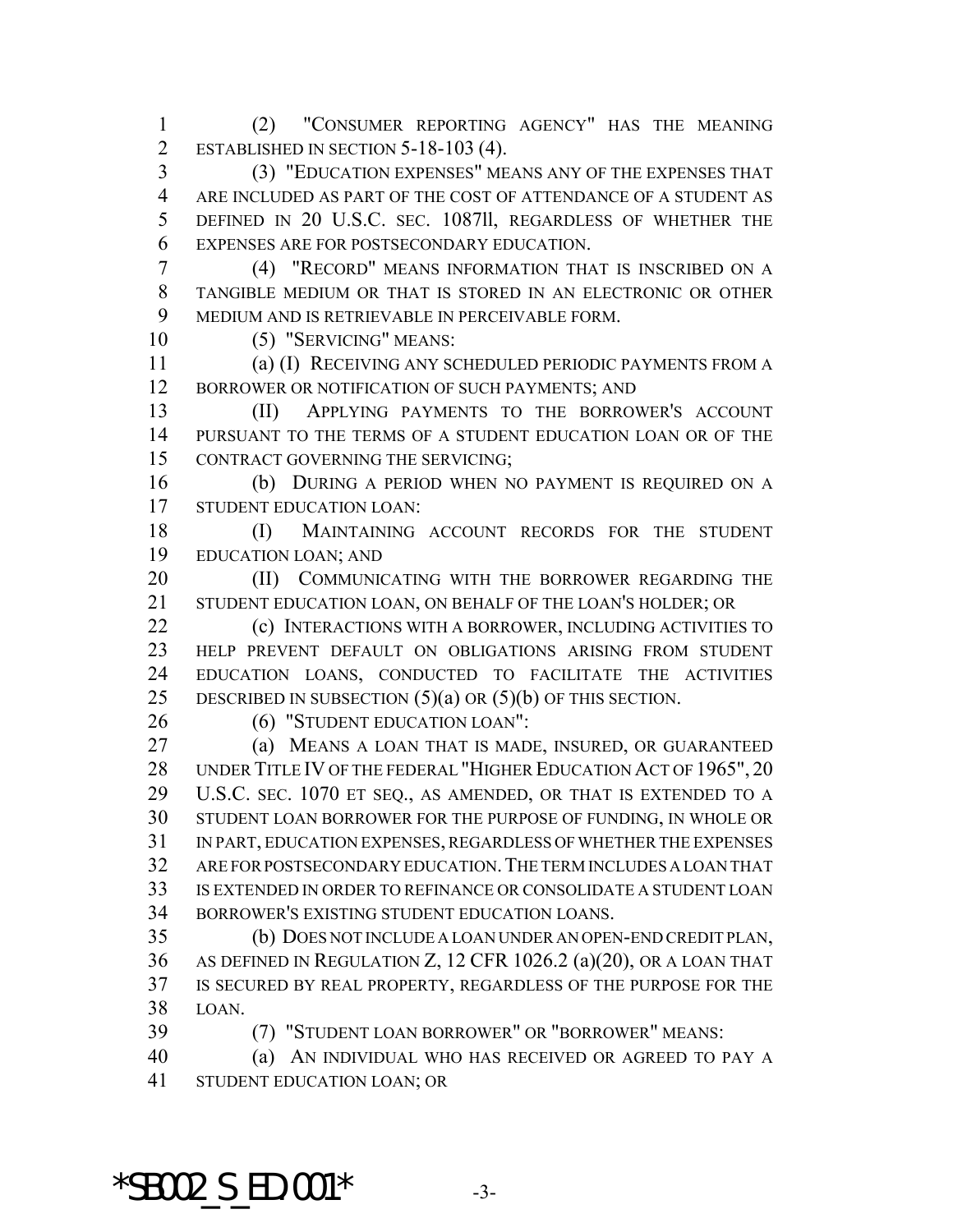(b) AN INDIVIDUAL WHO SHARES RESPONSIBILITY WITH THE 2 INDIVIDUAL SPECIFIED IN SUBSECTION (7)(a) OF THIS SECTION FOR REPAYING THE STUDENT EDUCATION LOAN.

(8) "STUDENT LOAN SERVICER":

(a) MEANS A PERSON THAT:

 (I) (A) RECEIVES ANY SCHEDULED PERIODIC PAYMENTS FROM A STUDENT LOAN BORROWER OR NOTIFICATION OF THE PAYMENTS; AND

 (B) APPLIES PAYMENTS TO THE STUDENT LOAN BORROWER'S ACCOUNT PURSUANT TO THE TERMS OF THE STUDENT EDUCATION LOAN OR 10 OF THE CONTRACT GOVERNING THE SERVICING;

11 (II) DURING A PERIOD WHEN NO PAYMENT IS REQUIRED ON A STUDENT EDUCATION LOAN:

(A) MAINTAINS ACCOUNT RECORDS FOR THE LOAN; AND

 (B) COMMUNICATES WITH THE STUDENT LOAN BORROWER REGARDING THE LOAN, ON BEHALF OF THE LOAN'S HOLDER; OR

 (III) INTERACTS WITH A STUDENT LOAN BORROWER, INCLUDING ACTIVITIES TO HELP PREVENT DEFAULT ON OBLIGATIONS ARISING FROM EDUCATION LOANS, CONDUCTED TO FACILITATE THE ACTIVITIES 19 DESCRIBED IN SUBSECTION  $(8)(a)(I)$  OR  $(8)(a)(II)$  OF THIS SECTION;

20 (b) DOES NOT INCLUDE:

21 (I) A BANK, TRUST COMPANY, OR INDUSTRIAL LOAN COMPANY 22 DOING BUSINESS UNDER THE AUTHORITY OF, OR IN ACCORDANCE WITH, A LICENSE, CERTIFICATE, OR CHARTER ISSUED BY THE UNITED STATES OR ANY STATE, DISTRICT, TERRITORY, OR COMMONWEALTH OF THE UNITED STATES THAT IS AUTHORIZED TO TRANSACT BUSINESS IN THIS STATE;

26 (II) A FEDERALLY CHARTERED SAVINGS AND LOAN ASSOCIATION, FEDERAL SAVINGS BANK, OR FEDERAL CREDIT UNION THAT IS AUTHORIZED 28 TO TRANSACT BUSINESS IN THIS STATE;

 (III) A SAVINGS AND LOAN ASSOCIATION, SAVINGS BANK, OR CREDIT UNION ORGANIZED UNDER THE LAWS OF THIS OR ANY OTHER STATE THAT IS AUTHORIZED TO TRANSACT BUSINESS IN THIS STATE; OR

 (IV) A COLLECTION AGENCY, AS DEFINED IN SECTION 5-16-103(3), THAT IS LICENSED PURSUANT TO SECTION 5-16-120 AND WHOSE STUDENT LOAN DEBT COLLECTION BUSINESS INVOLVES COLLECTING OR ATTEMPTING TO COLLECT ON DEFAULTED STUDENT LOANS; EXCEPT THAT A COLLECTION AGENCY THAT ALSO SERVICES NONDEFAULTED STUDENT LOANS AS PART OF ITS BUSINESS IS A STUDENT LOAN SERVICER. FOR THE PURPOSE OF THIS SUBSECTION (8)(b)(IV), "DEFAULTED STUDENT LOANS" MEANS FEDERAL STUDENT LOANS FOR WHICH NO PAYMENT HAS BEEN RECEIVED FOR TWO HUNDRED SEVENTY DAYS OR MORE OR PRIVATE STUDENT LOANS IN DEFAULT ACCORDING TO THE TERMS OF THE LOAN DOCUMENTS. THIS

 $*$ SB002 S ED.001 $*$  -4-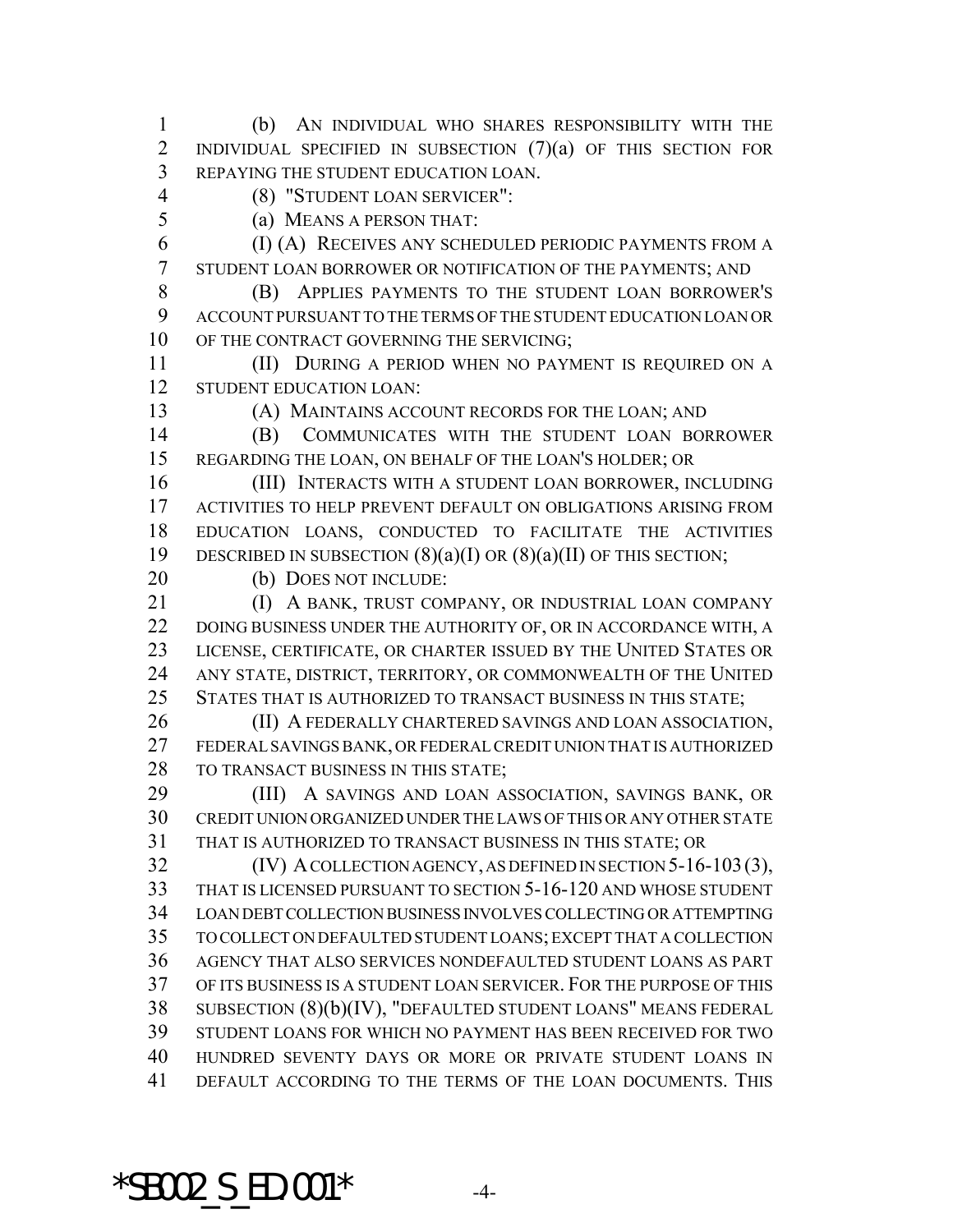SUBSECTION (8)(b)(IV) DOES NOT EXEMPT A COLLECTION AGENCY FROM COMPLYING WITH THE REQUIREMENTS OF THE "COLORADO FAIR DEBT COLLECTION PRACTICES ACT", ARTICLE 16 OF THIS TITLE 5.

 **5-20-104. Student loan ombudsperson - report - fund - rules - repeal.** (1) THE ADMINISTRATOR SHALL DESIGNATE, SUPPORT, AND MAINTAIN A STUDENT LOAN OMBUDSPERSON TO PROVIDE TIMELY ASSISTANCE TO STUDENT LOAN BORROWERS. THE STUDENT LOAN OMBUDSPERSON, IN CONSULTATION WITH THE ADMINISTRATOR, SHALL:

 (a) **Complaints.** RECEIVE, REVIEW, AND ATTEMPT TO RESOLVE COMPLAINTS FROM STUDENT LOAN BORROWERS, INCLUDING IN COLLABORATION WITH INSTITUTIONS OF HIGHER EDUCATION, STUDENT LOAN SERVICERS, AND ANY OTHER PARTICIPANTS IN STUDENT LOAN LENDING, INCLUDING ORIGINATORS SERVICING THEIR OWN STUDENT EDUCATION LOANS;

 (b) **Data.** COMPILE AND ANALYZE DATA ON STUDENT LOAN BORROWER COMPLAINTS AS DESCRIBED IN SUBSECTION (1)(a) OF THIS SECTION;

 (c) **Assistance.** ASSIST STUDENT LOAN BORROWERS IN UNDERSTANDING THEIR RIGHTS AND RESPONSIBILITIES UNDER THE TERMS 20 OF STUDENT EDUCATION LOANS;

 (d) **Information.** PROVIDE INFORMATION TO THE PUBLIC, AGENCIES, LEGISLATORS, AND OTHERS REGARDING THE PROBLEMS AND CONCERNS OF STUDENT LOAN BORROWERS AND MAKE RECOMMENDATIONS 24 FOR RESOLVING THOSE PROBLEMS AND CONCERNS;

 (e) **Laws, rules, and policies.** ANALYZE AND MONITOR THE DEVELOPMENT AND IMPLEMENTATION OF FEDERAL, STATE, AND LOCAL LAWS, ORDINANCES, REGULATIONS, RULES, AND POLICIES RELATING TO STUDENT LOAN BORROWERS AND RECOMMEND ANY NECESSARY CHANGES;

 (f) **Student loan history.** REVIEW THE COMPLETE STUDENT EDUCATION LOAN HISTORY FOR A STUDENT LOAN BORROWER WHO PROVIDES WRITTEN CONSENT FOR THE REVIEW;

 (g) **Availability.** DISSEMINATE INFORMATION CONCERNING THE AVAILABILITY OF THE STUDENT LOAN OMBUDSPERSON TO ASSIST STUDENT LOAN BORROWERS AND POTENTIAL STUDENT LOAN BORROWERS, INCLUDING DISSEMINATING THE INFORMATION TO INSTITUTIONS OF HIGHER EDUCATION, STUDENT LOAN SERVICERS, AND ANY OTHER PARTICIPANTS IN STUDENT EDUCATION LOAN LENDING WITH ANY SERVICING CONCERNS;

 (h) **Education course.** ESTABLISH AND MAINTAIN A STUDENT LOAN BORROWER EDUCATION COURSE WITHIN EXISTING RESOURCES THAT INCLUDES EDUCATIONAL PRESENTATIONS AND MATERIALS REGARDING STUDENT EDUCATION LOANS. THE COURSE MUST INCLUDE AT LEAST KEY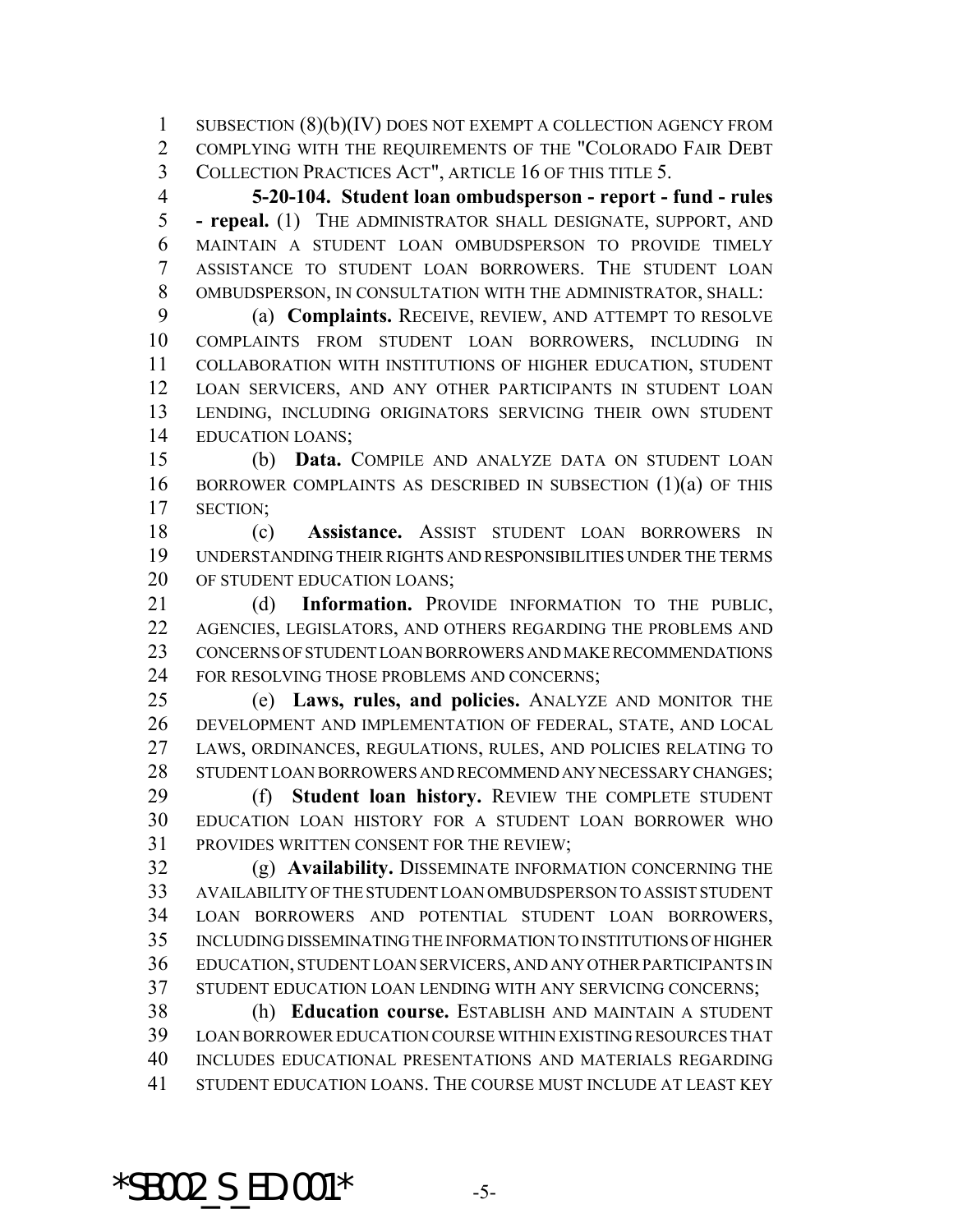LOAN TERMS, DOCUMENTATION REQUIREMENTS, MONTHLY PAYMENT OBLIGATIONS, INCOME-BASED REPAYMENT OPTIONS, LOAN FORGIVENESS, AND DISCLOSURE REQUIREMENTS.

 (i) **Other actions.** TAKE ANY OTHER ACTIONS NECESSARY TO FULFILL THE DUTIES OF THE STUDENT LOAN OMBUDSPERSON AS SET FORTH IN THIS SECTION.

 (2) (a) **Annual report.** THE ADMINISTRATOR SHALL SUBMIT A REPORT BY JANUARY 1 OF EACH YEAR TO THE COMMITTEES OF REFERENCE OF THE GENERAL ASSEMBLY HAVING JURISDICTION OVER EDUCATION, INSURANCE, AND FINANCIAL SERVICES MATTERS. THE REPORT MUST INCLUDE:

 (I) **Implementation.** A DESCRIPTION OF ACTIONS TAKEN WITH 13 RESPECT TO THE IMPLEMENTATION OF THIS SECTION;

 (II) **Effectiveness.** AN ASSESSMENT OF THE OVERALL EFFECTIVENESS OF THE STUDENT LOAN OMBUDSPERSON; AND

 (III) **Additional steps.** RECOMMENDATIONS REGARDING ADDITIONAL STEPS FOR THE ADMINISTRATOR TO GAIN REGULATORY CONTROL OVER LICENSING AND ENFORCEMENT WITH RESPECT TO STUDENT LOAN SERVICERS.

20 (b) THIS SUBSECTION (2) IS REPEALED, EFFECTIVE SEPTEMBER 1, 2023.

 (3) **Student loan ombudsperson and student loan servicer licensing fund.** (a) THE STUDENT LOAN OMBUDSPERSON AND STUDENT LOAN SERVICER LICENSING FUND, REFERRED TO IN THIS SECTION AS THE "FUND", IS HEREBY CREATED IN THE STATE TREASURY. THE FUND CONSISTS OF LICENSING AND INVESTIGATION FEES COLLECTED PURSUANT TO SECTION 5-20-107, CIVIL PENALTIES COLLECTED PURSUANT TO SECTIONS 5-20-114 AND 5-20-117, ANY OTHER MONEY REQUIRED BY LAW TO BE DEPOSITED IN THE FUND, AND ANY OTHER MONEY THAT THE GENERAL ASSEMBLY MAY APPROPRIATE OR TRANSFER TO THE FUND.

 (b) THE STATE TREASURER SHALL CREDIT ALL INTEREST AND INCOME DERIVED FROM THE DEPOSIT AND INVESTMENT OF MONEY IN THE FUND TO THE FUND.

 (c) ALL MONEY HELD IN THE FUND IS CONTINUOUSLY APPROPRIATED TO THE DEPARTMENT OF LAW.THE ADMINISTRATOR SHALL EXPEND MONEY HELD IN THE FUND TO ADMINISTER THIS ARTICLE 20.

 **5-20-105. License required.** A PERSON SHALL NOT ACT AS A STUDENT LOAN SERVICER, DIRECTLY OR INDIRECTLY, WITHOUT FIRST OBTAINING A STUDENT LOAN SERVICING LICENSE FROM THE ADMINISTRATOR PURSUANT TO THIS ARTICLE 20.

**5-20-106. Licensure of student loan servicers.** (1) **Automatic**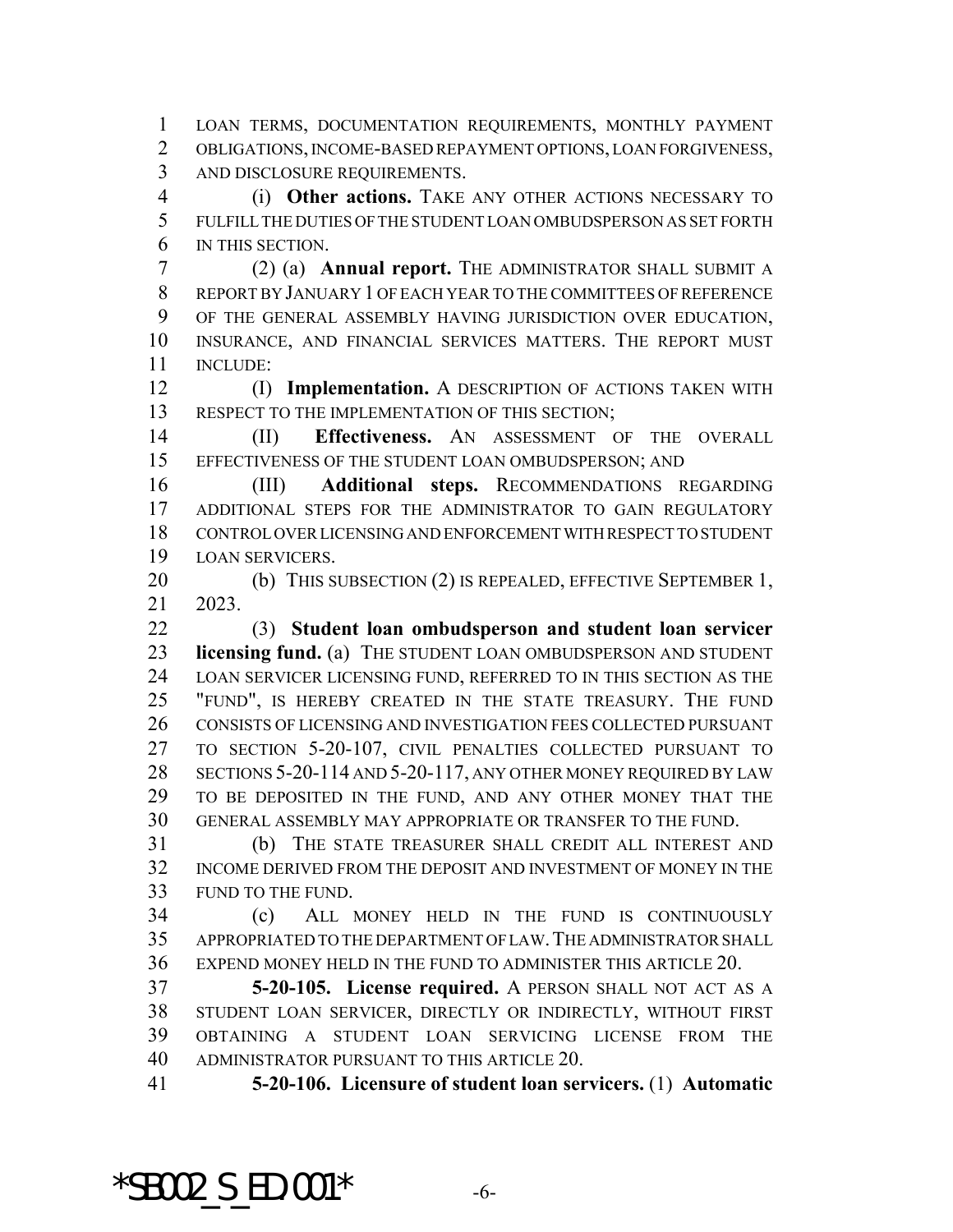**issuance of license for federal student loan servicing contractors.** (a) A PERSON SEEKING TO ACT WITHIN THIS STATE AS A STUDENT LOAN SERVICER IS EXEMPT FROM THE APPLICATION PROCEDURES DESCRIBED IN SUBSECTION (2) OF THIS SECTION UPON A DETERMINATION BY THE ADMINISTRATOR THAT STUDENT LOAN SERVICING PERFORMED IN THIS STATE IS CONDUCTED PURSUANT TO A CONTRACT AWARDED BY THE UNITED STATES SECRETARY OF EDUCATION UNDER 20 U.S.C. SEC. 1087f. THE ADMINISTRATOR SHALL PRESCRIBE THE PROCEDURE TO DOCUMENT ELIGIBILITY FOR THE EXEMPTION.

 (b) **Automatic license.** A PERSON DEEMED EXEMPT BY THE ADMINISTRATOR PURSUANT TO THIS SUBSECTION (1) SHALL, UPON PAYMENT OF THE FEES REQUIRED BY SECTION 5-20-107, AUTOMATICALLY BE ISSUED A LICENSE FROM THE ADMINISTRATOR AND SHALL BE CONSIDERED BY THE ADMINISTRATOR TO HAVE MET ALL REQUIREMENTS 15 SET FORTH IN SUBSECTION (2) OF THIS SECTION.

 (c) **Procedural exemptions.** A PERSON ISSUED A LICENSE 17 PURSUANT TO THIS SUBSECTION (1) IS EXEMPT FROM SUBSECTIONS (3) TO (9) AND (11) OF THIS SECTION. A PERSON ISSUED A LICENSE PURSUANT TO THIS SUBSECTION (1) SHALL COMPLY WITH THE RECORD REQUIREMENTS IN SUBSECTION (10) OF THIS SECTION EXCEPT TO THE EXTENT THAT THE REQUIREMENTS ARE INCONSISTENT WITH FEDERAL LAW.

 (d) **Notice.** A PERSON ISSUED A LICENSE PURSUANT TO THIS 23 SUBSECTION (1) SHALL PROVIDE THE ADMINISTRATOR WITH WRITTEN NOTICE WITHIN SEVEN DAYS AFTER NOTIFICATION OF THE EXPIRATION, REVOCATION, OR TERMINATION OF ANY CONTRACT AWARDED BY THE UNITED STATES SECRETARY OF EDUCATION UNDER 20 U.S.C. SEC. 1087f. THE PERSON HAS THIRTY DAYS AFTER NOTIFICATION TO SATISFY ALL REQUIREMENTS ESTABLISHED UNDER SUBSECTION (2) OF THIS SECTION IN ORDER TO CONTINUE TO ACT WITHIN THIS STATE AS A STUDENT LOAN SERVICER.AT THE EXPIRATION OF THE THIRTY-DAY PERIOD, IF THE PERSON SEEKING TO ACT WITHIN THIS STATE AS A STUDENT LOAN SERVICER HAS NOT SATISFIED THE REQUIREMENTS OF SUBSECTION (2) OF THIS SECTION, THE ADMINISTRATOR SHALL SUMMARILY SUSPEND ANY LICENSE GRANTED TO THE PERSON UNDER THIS SECTION IN ACCORDANCE WITH SECTION 24-4-104 (4); EXCEPT THAT THE FULL INVESTIGATION REQUIREMENT SPECIFIED IN SECTION 24-4-104 (4)(a) DOES NOT APPLY.

 (e) **Preservation of authorities.** WITH RESPECT TO STUDENT LOAN SERVICING NOT CONDUCTED PURSUANT TO A CONTRACT AWARDED BY THE UNITED STATES SECRETARY OF EDUCATION UNDER 20 U.S.C. SEC. 1087f, NOTHING IN THIS SECTION PREVENTS THE ADMINISTRATOR FROM ISSUING, OR FILING A CIVIL ACTION FOR, AN ORDER TO TEMPORARILY OR

\*SB002 S ED.001\*  $-7-$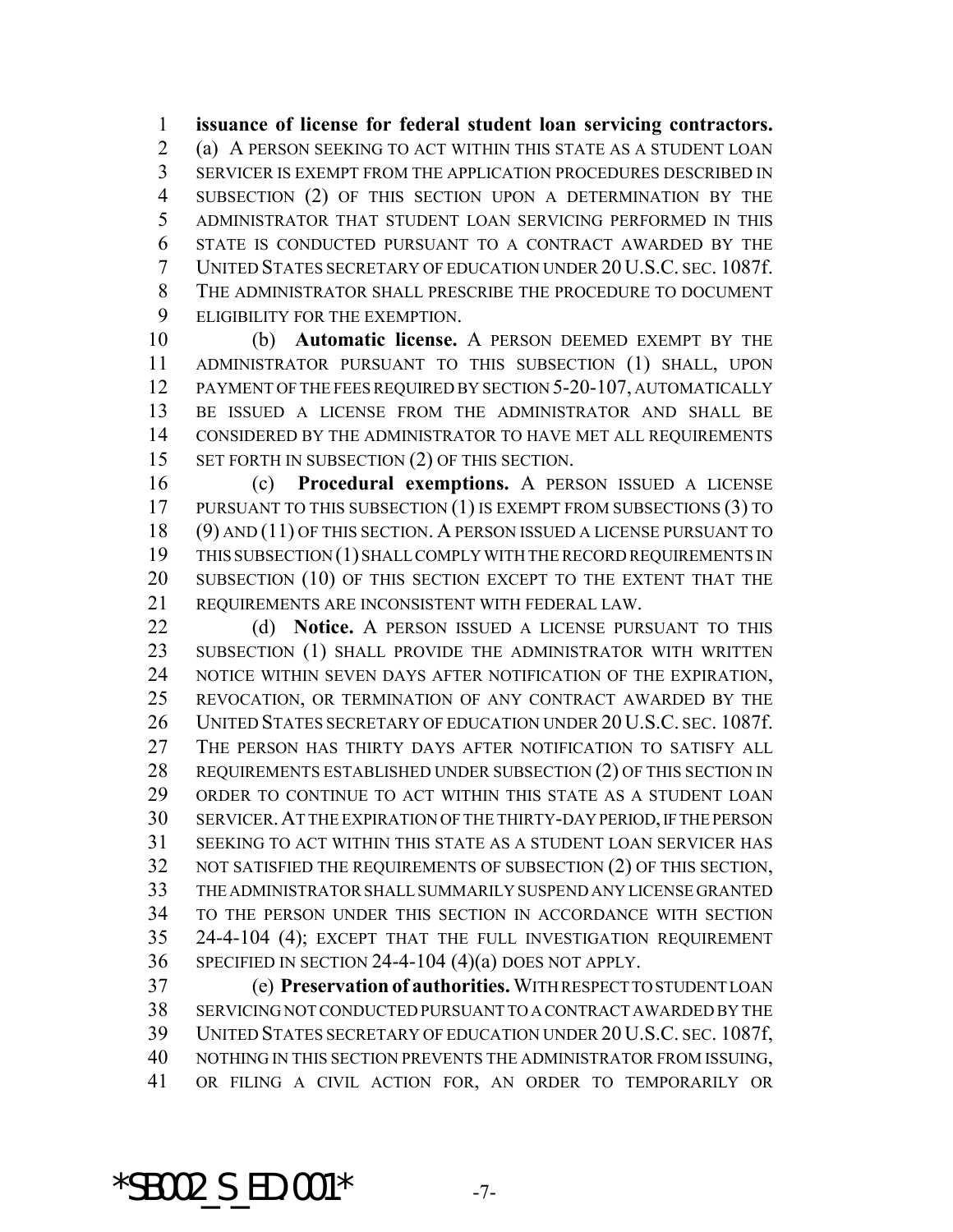PERMANENTLY PROHIBIT OR BAR ANY PERSON FROM ACTING AS A STUDENT LOAN SERVICER OR VIOLATING APPLICABLE LAW.

 (2) **Other student loan servicers.** (a) A PERSON SEEKING TO ACT WITHIN THIS STATE AS A STUDENT LOAN SERVICER, OTHER THAN A PERSON DEEMED EXEMPT BY THE ADMINISTRATOR PURSUANT TO SUBSECTION (1) OF THIS SECTION, MUST APPLY TO THE ADMINISTRATOR FOR AN INITIAL LICENSE IN THE FORM THE ADMINISTRATOR PRESCRIBES.THE APPLICATION MUST BE ACCOMPANIED BY:

 (I) A FINANCIAL STATEMENT PREPARED BY A CERTIFIED PUBLIC ACCOUNTANT OR A PUBLIC ACCOUNTANT, A GENERAL PARTNER IF THE APPLICANT IS A PARTNERSHIP, A CORPORATE OFFICER IF THE APPLICANT IS A CORPORATION, OR A MEMBER DULY AUTHORIZED TO EXECUTE FINANCIAL STATEMENTS IF THE APPLICANT IS A LIMITED LIABILITY COMPANY OR ASSOCIATION;

 (II) INFORMATION REGARDING THE HISTORY OF CRIMINAL CONVICTIONS OF THE FOLLOWING:

(A) THE APPLICANT;

 (B) PARTNERS OF THE APPLICANT, IF THE APPLICANT IS IN A PARTNERSHIP;

**(C) MEMBERS OF THE APPLICANT, IF THE APPLICANT IS A LIMITED** LIABILITY COMPANY OR ASSOCIATION; OR

22 (D) OFFICERS, DIRECTORS, AND PRINCIPAL EMPLOYEES OF THE APPLICANT, IF THE APPLICANT IS A CORPORATION.

 (b) THE INFORMATION SUBMITTED PURSUANT TO SUBSECTION  $(2)(a)(II)$  OF THIS SECTION MUST BE SUFFICIENT, AS DETERMINED BY THE ADMINISTRATOR, TO MAKE THE FINDINGS REQUIRED UNDER THIS SECTION.

 (3) **Investigation of applicant.** (a) UPON THE FILING OF AN APPLICATION FOR AN INITIAL LICENSE AND THE PAYMENT OF THE FEES FOR LICENSING AND INVESTIGATION PURSUANT TO SECTION 5-20-107, THE ADMINISTRATOR SHALL INVESTIGATE THE FINANCIAL CONDITION AND RESPONSIBILITY, FINANCIAL AND BUSINESS EXPERIENCE, CHARACTER, AND GENERAL FITNESS OF THE APPLICANT.

 (b) THE ADMINISTRATOR MAY ISSUE A LICENSE PURSUANT TO THIS SECTION IF THE ADMINISTRATOR FINDS THAT:

(I) THE APPLICANT'S FINANCIAL CONDITION IS SOUND;

 (II) THE APPLICANT'S BUSINESS WILL BE CONDUCTED HONESTLY, FAIRLY, EQUITABLY, CAREFULLY, AND EFFICIENTLY WITHIN THE PURPOSES AND INTENT OF THIS ARTICLE 20 AND IN A MANNER COMMANDING THE CONFIDENCE AND TRUST OF THE COMMUNITY;

(III) IF THE APPLICANT IS:

(A) AN INDIVIDUAL, THE INDIVIDUAL IS IN ALL RESPECTS

\*SB002 S ED.001\*  $-8-$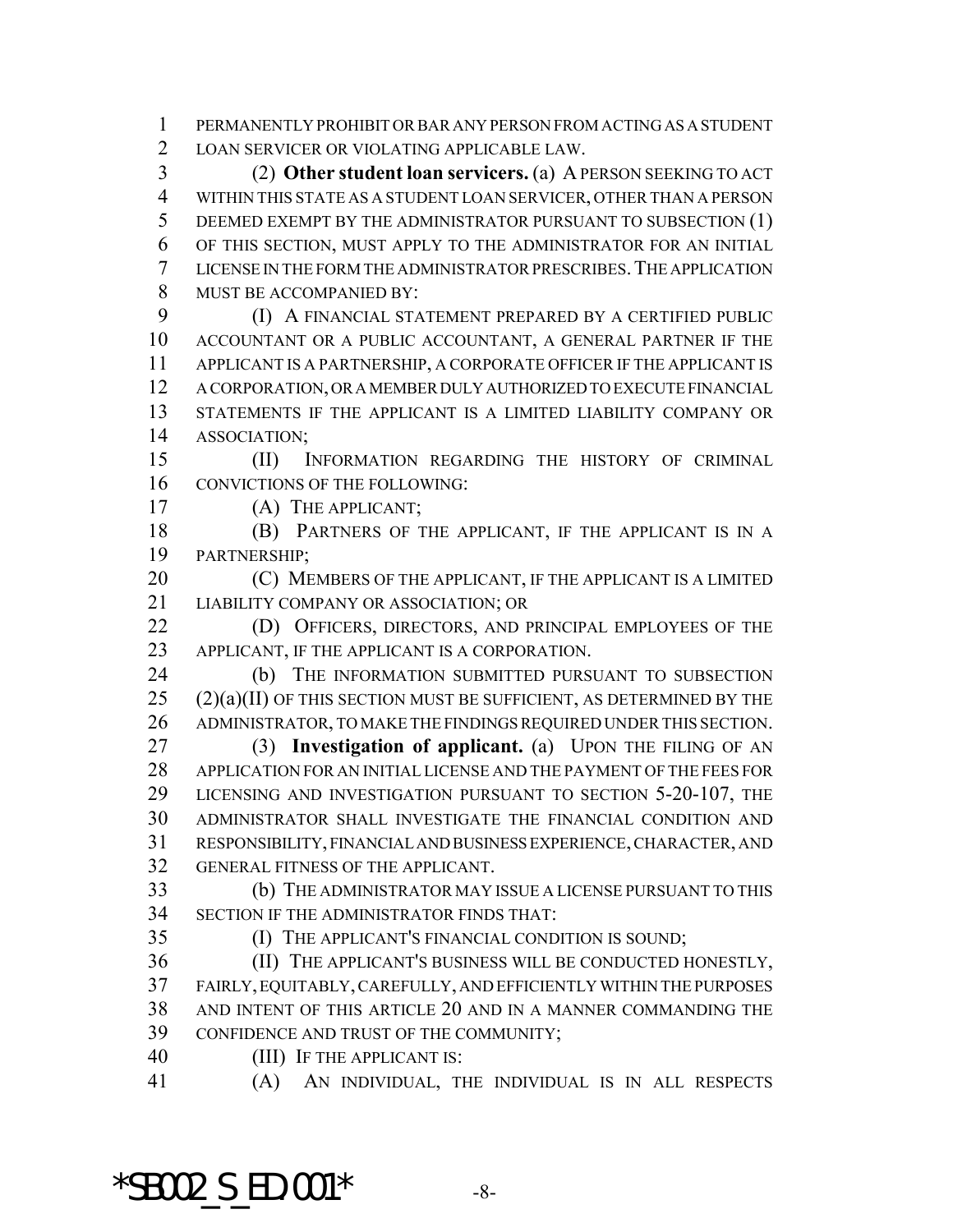PROPERLY QUALIFIED AND OF GOOD CHARACTER;

 (B) A PARTNERSHIP, EACH PARTNER IS IN ALL RESPECTS PROPERLY 3 OUALIFIED AND OF GOOD CHARACTER;

 (C) A LIMITED LIABILITY COMPANY OR ASSOCIATION, EACH MEMBER IS IN ALL RESPECTS PROPERLY QUALIFIED AND OF GOOD CHARACTER; OR

 (D) A CORPORATION, THE PRESIDENT, CHAIR OF THE EXECUTIVE COMMITTEE, SENIOR OFFICER RESPONSIBLE FOR THE CORPORATION'S BUSINESS, CHIEF FINANCIAL OFFICER OR ANY OTHER PERSON WHO PERFORMS SIMILAR FUNCTIONS AS DETERMINED BY THE ADMINISTRATOR, EACH DIRECTOR, EACH TRUSTEE, AND EACH SHAREHOLDER OWNING TEN PERCENT OR MORE OF EACH CLASS OF THE SECURITIES OF THE CORPORATION ARE IN ALL RESPECTS PROPERLY QUALIFIED AND OF GOOD CHARACTER;

 (IV) NO PERSON ACTING ON BEHALF OF THE APPLICANT KNOWINGLY HAS MADE AN INCORRECT STATEMENT OF A MATERIAL FACT IN THE APPLICATION OR IN ANY REPORT OR STATEMENT MADE PURSUANT TO THIS ARTICLE 20; AND

 (V) THE APPLICANT HAS MET ANY OTHER REQUIREMENTS AS DETERMINED BY THE ADMINISTRATOR.

 (4) **License expiration.** A LICENSE ISSUED PURSUANT TO THIS SECTION EXPIRES EACH JANUARY 31 UNLESS RENEWED OR EARLIER SURRENDERED, SUSPENDED, OR REVOKED PURSUANT TO THIS ARTICLE 20. NO LATER THAN FIFTEEN DAYS AFTER A LICENSEE CEASES TO ENGAGE IN THE BUSINESS OF SERVICING IN THIS STATE FOR ANY REASON, INCLUDING A BUSINESS DECISION TO TERMINATE OPERATIONS IN THIS STATE, LICENSE REVOCATION, BANKRUPTCY, OR VOLUNTARY DISSOLUTION, THE LICENSEE SHALL PROVIDE WRITTEN NOTICE OF SURRENDER TO THE ADMINISTRATOR AND SHALL SURRENDER TO THE ADMINISTRATOR ITS LICENSE FOR EACH LOCATION IN WHICH THE LICENSEE HAS CEASED TO ENGAGE IN SERVICING. THE WRITTEN NOTICE OF SURRENDER MUST IDENTIFY THE LOCATION WHERE THE RECORDS OF THE LICENSEE WILL BE STORED AND THE NAME, ADDRESS, AND TELEPHONE NUMBER OF A PERSON AUTHORIZED TO PROVIDE ACCESS TO THE RECORDS. THE SURRENDER OF A LICENSE DOES NOT REDUCE OR ELIMINATE THE LICENSEE'S CIVIL OR CRIMINAL LIABILITY ARISING FROM ACTS OR OMISSIONS OCCURRING BEFORE THE SURRENDER OF THE LICENSE, INCLUDING ANY ADMINISTRATIVE ACTIONS UNDERTAKEN BY THE ADMINISTRATOR TO REVOKE OR SUSPEND A LICENSE, ASSESS A CIVIL PENALTY, ORDER RESTITUTION, OR EXERCISE ANY OTHER AUTHORITY PROVIDED TO THE ADMINISTRATOR.

(5) **License renewal.** (a) A LICENSE ISSUED PURSUANT TO THIS

 $*$ SB002 S ED.001 $*$  -9-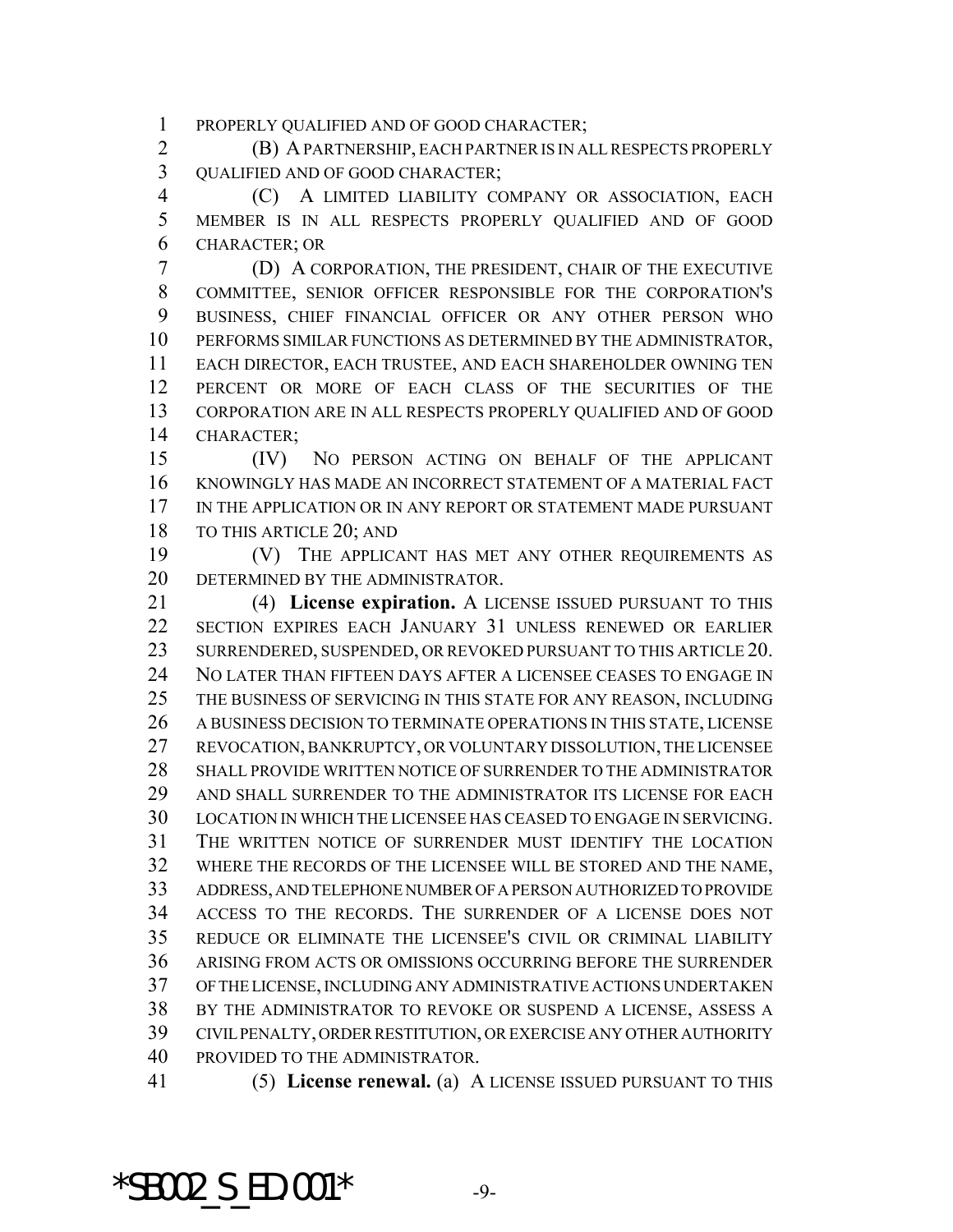SECTION MAY BE RENEWED FOR THE ENSUING TWELVE-MONTH PERIOD UPON THE FILING OF AN APPLICATION CONTAINING ALL REQUIRED RECORDS AND FEES, INCLUDING RENEWAL FEES AS ESTABLISHED BY THE ADMINISTRATOR IN ACCORDANCE WITH SECTION 5-20-107. A RENEWAL APPLICATION MUST BE FILED ON OR BEFORE JANUARY 31 OF THE YEAR IN WHICH THE LICENSE EXPIRES. THE ADMINISTRATOR MAY ESTABLISH A LATE FEE FOR ANY RENEWAL APPLICATIONS SUBMITTED AFTER JANUARY 31.

 (b) IF AN APPLICATION FOR A RENEWAL LICENSE HAS BEEN FILED WITH THE ADMINISTRATOR ON OR BEFORE THE DATE THE LICENSE EXPIRES, THE LICENSE SOUGHT TO BE RENEWED CONTINUES IN EFFECT UNTIL THE ISSUANCE BY THE ADMINISTRATOR OF THE RENEWAL LICENSE APPLIED FOR OR UNTIL THE ADMINISTRATOR HAS NOTIFIED THE LICENSEE IN WRITING OF THE ADMINISTRATOR'S REFUSAL TO ISSUE THE RENEWAL LICENSE TOGETHER WITH THE GROUNDS UPON WHICH THE REFUSAL IS BASED.

 (c) THE ADMINISTRATOR MAY REFUSE TO ISSUE A RENEWAL LICENSE ON ANY GROUND ON WHICH THE ADMINISTRATOR MAY REFUSE TO ISSUE AN INITIAL LICENSE.

 (6) **Dishonored check.** IF A CHECK FILED WITH THE ADMINISTRATOR TO PAY A LICENSE, INVESTIGATION, OR RENEWAL FEE UNDER THIS SECTION IS DISHONORED, THE ADMINISTRATOR SHALL SUMMARILY SUSPEND THE LICENSE OR THE RENEWAL LICENSE THAT HAS BEEN ISSUED BUT IS NOT YET EFFECTIVE IN ACCORDANCE WITH SECTION 24-4-104 (4); EXCEPT THAT THE FULL INVESTIGATION REQUIREMENT SPECIFIED IN SECTION 24-4-104 (4)(a) DOES NOT APPLY. THE ADMINISTRATOR SHALL GIVE THE LICENSEE NOTICE OF THE SUMMARY SUSPENSION PENDING PROCEEDINGS FOR REVOCATION OR REFUSAL TO RENEW AND AN OPPORTUNITY FOR A HEARING ON THE ACTIONS IN ACCORDANCE WITH SECTION 5-20-113.

 (7) **Update application information.** AN APPLICANT OR LICENSEE UNDER THIS SECTION SHALL NOTIFY THE ADMINISTRATOR, IN WRITING, OF ANY CHANGE IN THE INFORMATION PROVIDED IN ITS INITIAL APPLICATION FOR A LICENSE OR ITS MOST RECENT RENEWAL APPLICATION FOR A LICENSE, AS APPLICABLE, NOT LATER THAN TEN BUSINESS DAYS AFTER THE OCCURRENCE OF THE EVENT THAT RESULTS IN THE CHANGE.

 (8) **Incomplete application.** THE ADMINISTRATOR MAY CONSIDER AN APPLICATION FOR A LICENSE UNDER THIS SECTION ABANDONED IF THE APPLICANT FAILS TO RESPOND TO ANY REQUEST FOR INFORMATION REQUIRED UNDER THIS ARTICLE 20 OR ANY RULES ADOPTED PURSUANT TO THIS ARTICLE 20, AS LONG AS THE ADMINISTRATOR NOTIFIES THE APPLICANT, IN WRITING, THAT THE APPLICATION WILL BE CONSIDERED

\*SB002 S ED.001\*  $-10-$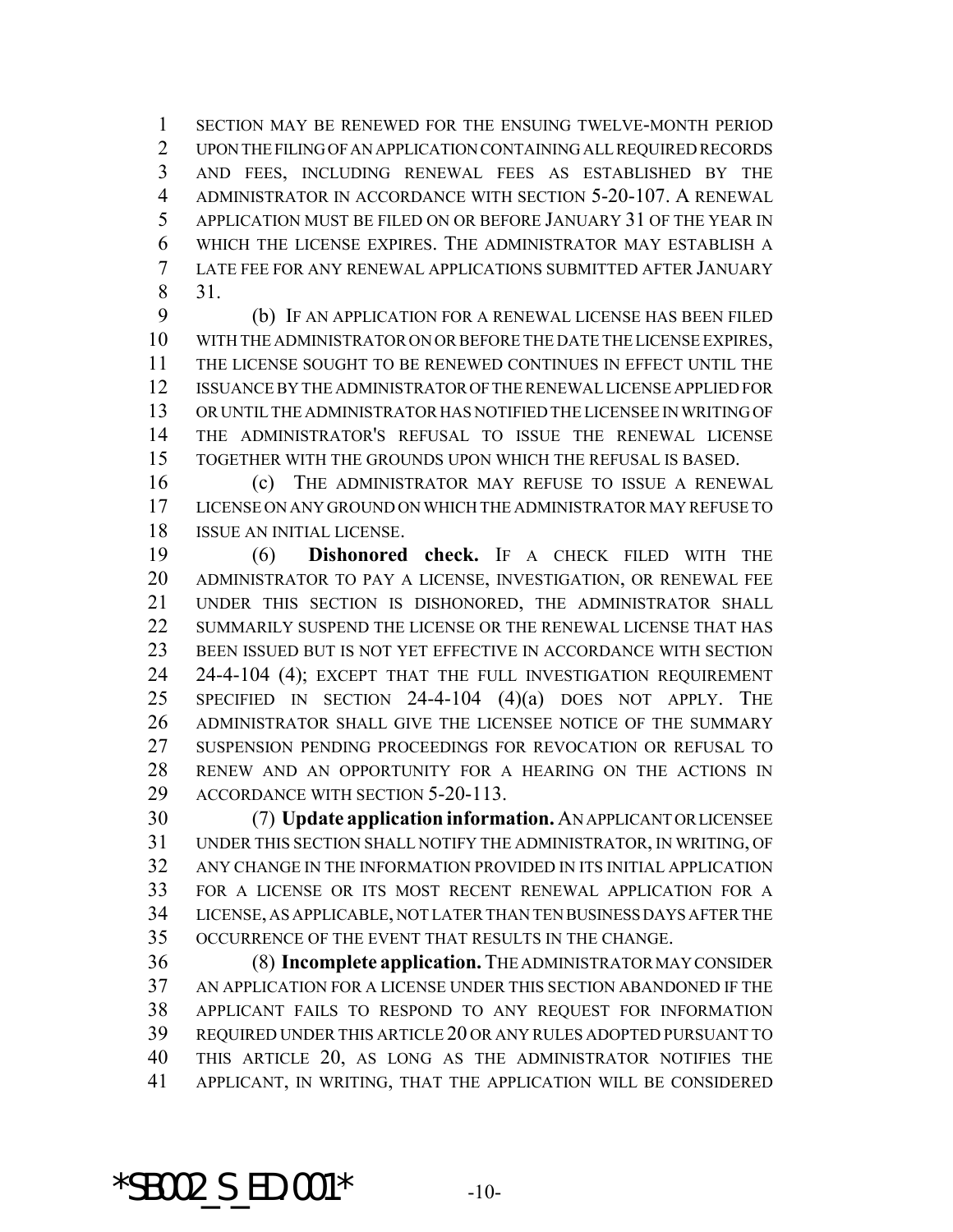ABANDONED IF THE APPLICANT FAILS TO SUBMIT THE INFORMATION WITHIN SIXTY DAYS AFTER THE DATE ON WHICH THE REQUEST FOR INFORMATION WAS MADE.ABANDONMENT OF AN APPLICATION PURSUANT TO THIS SUBSECTION (8) DOES NOT PRECLUDE THE APPLICANT FROM SUBMITTING A NEW APPLICATION FOR A LICENSE UNDER THIS ARTICLE 20.

 (9) **Change of license notification.** A LICENSEE UNDER THIS SECTION SHALL NOT ACT WITHIN THIS STATE AS A STUDENT LOAN SERVICER UNDER ANY NAME OR AT ANY PLACE OF BUSINESS OTHER THAN THOSE NAMED IN THE LICENSE. A LICENSEE SHALL GIVE PRIOR WRITTEN NOTICE TO THE ADMINISTRATOR OF A CHANGE OF BUSINESS LOCATION. A LICENSEE SHALL NOT OPERATE MORE THAN ONE PLACE OF BUSINESS UNDER THE SAME LICENSE, BUT THE ADMINISTRATOR MAY ISSUE MORE THAN ONE LICENSE TO A LICENSEE THAT COMPLIES WITH THIS ARTICLE 20 AS TO EACH LICENSE. A LICENSE IS NOT TRANSFERABLE OR ASSIGNABLE.

 (10) **Records retention - records request.** A STUDENT LOAN SERVICER SHALL MAINTAIN ADEQUATE RECORDS OF EACH STUDENT EDUCATION LOAN TRANSACTION FOR NOT LESS THAN TWO YEARS AFTER THE FINAL PAYMENT ON THE STUDENT EDUCATION LOAN OR THE ASSIGNMENT OF THE STUDENT EDUCATION LOAN, WHICHEVER OCCURS FIRST, OR EXCEPT AS OTHERWISE REQUIRED BY FEDERAL LAW, A FEDERAL STUDENT EDUCATION LOAN AGREEMENT, OR A CONTRACT BETWEEN THE FEDERAL GOVERNMENT AND A LICENSEE. UPON REQUEST BY THE ADMINISTRATOR, A STUDENT LOAN SERVICER SHALL MAKE THE RECORDS AVAILABLE OR SHALL SEND THE RECORDS TO THE ADMINISTRATOR BY REGISTERED OR CERTIFIED MAIL, RETURN RECEIPT REQUESTED, OR BY ANY EXPRESS DELIVERY CARRIER THAT PROVIDES A DATED DELIVERY RECEIPT, 27 NOT LATER THAN FIVE BUSINESS DAYS AFTER REQUESTED BY THE ADMINISTRATOR.UPON A LICENSEE'S REQUEST, THE ADMINISTRATOR MAY GRANT THE LICENSEE ADDITIONAL TIME TO MAKE THE RECORDS AVAILABLE OR TO SEND THE RECORDS TO THE ADMINISTRATOR.

 (11) **License suspension and revocation - refusal to renew.** (a) THE ADMINISTRATOR MAY SUSPEND, REVOKE, ANNUL, LIMIT, MODIFY, OR REFUSE TO RENEW A LICENSE ISSUED PURSUANT TO SUBSECTION (2) OF THIS SECTION OR TAKE ANY OTHER ACTION IN ACCORDANCE WITH THIS ARTICLE 20 IF THE ADMINISTRATOR FINDS ONE OR MORE OF THE FOLLOWING:

 (I) THE LICENSEE HAS VIOLATED ANY PROVISION OF THIS ARTICLE 20 OR ANY RULE LAWFULLY ADOPTED OR ORDER LAWFULLY ISSUED PURSUANT TO AND WITHIN THE AUTHORITY OF THIS ARTICLE 20; OR

 (II) ANY FACT OR CONDITION EXISTS THAT, IF IT HAD EXISTED AT THE TIME OF THE ORIGINAL APPLICATION FOR THE LICENSE, CLEARLY

\*SB002 S ED.001\*  $-11$ -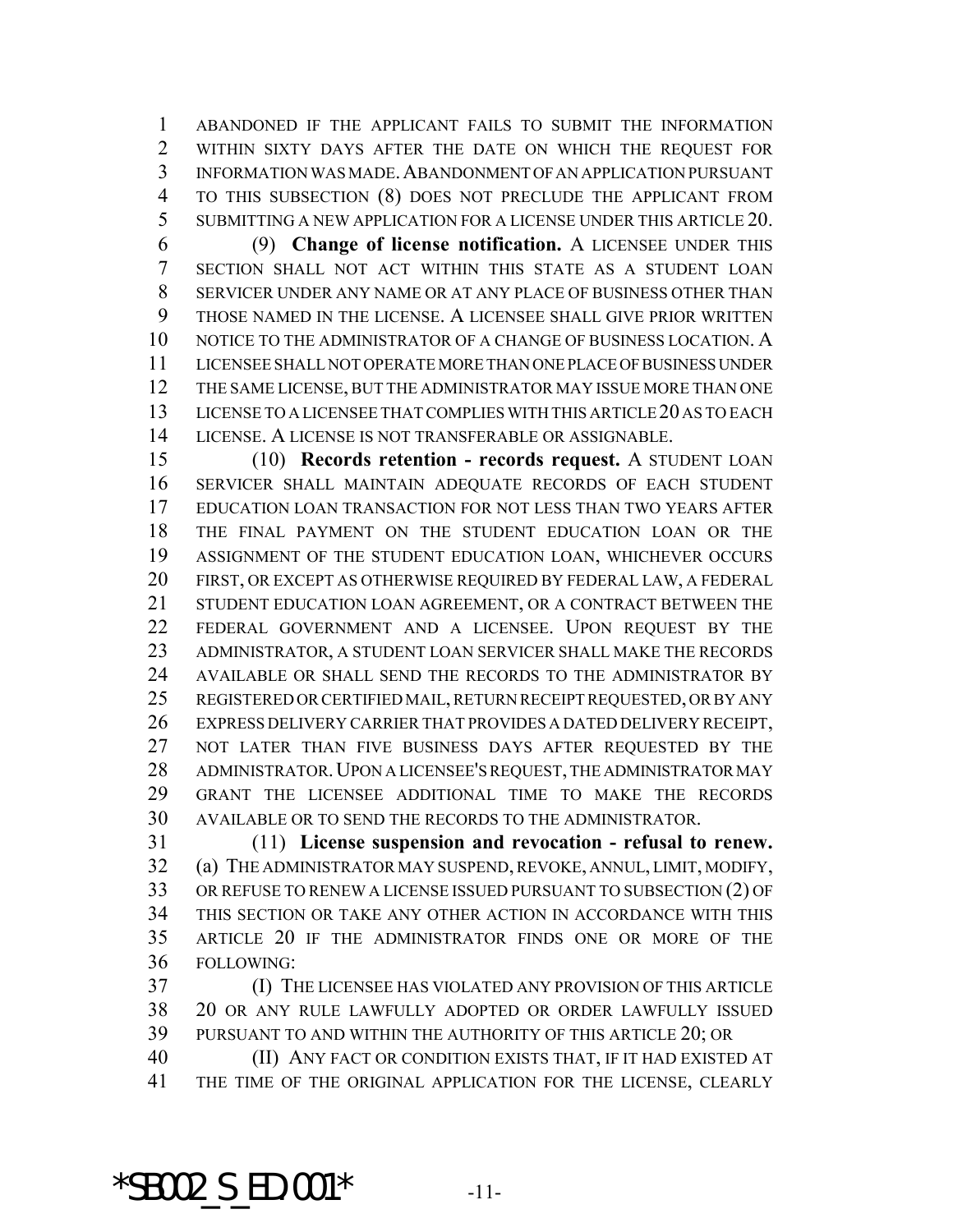WOULD HAVE WARRANTED A DENIAL OF THE LICENSE.

 (b) AN ABATEMENT OF THE LICENSE FEE MAY NOT BE MADE IF THE LICENSE IS SURRENDERED, REVOKED, OR SUSPENDED.

 **5-20-107. License and investigation fees.** (1) A PERSON APPLYING FOR LICENSURE UNDER SECTION 5-20-106 (1) OR (2) SHALL PAY THE FOLLOWING NONREFUNDABLE FEES ESTABLISHED BY THE ADMINISTRATOR:

8 (a) INITIAL LICENSE FEE OF AT LEAST ONE THOUSAND DOLLARS;

(b) ANNUAL RENEWAL FEE OF AT LEAST ONE THOUSAND DOLLARS;

AND

(c) INVESTIGATION FEE.

 (2) THE ADMINISTRATOR SHALL DETERMINE THE AMOUNT OF THE FEES REQUIRED IN THIS SECTION AND MAY PERIODICALLY REDUCE OR INCREASE THE AMOUNT OF ONE OR MORE OF THE FEES IF NECESSARY PURSUANT TO SECTION 24-75-402 (3) AND (4), TO REDUCE THE UNCOMMITTED RESERVES OF THE FUND CREATED IN SECTION 5-20-104(3). THE FUND IS SUBJECT TO THE MAXIMUM RESERVE ESTABLISHED IN SECTION 24-75-402.

 **5-20-108. Affirmative acts required of student loan servicers - definitions.** (1) EXCEPT AS OTHERWISE PROVIDED IN FEDERAL LAW, FEDERAL STUDENT EDUCATION LOAN AGREEMENTS, OR A CONTRACT BETWEEN THE FEDERAL GOVERNMENT AND A STUDENT LOAN SERVICER, A STUDENT LOAN SERVICER SHALL TAKE THE ACTIONS SPECIFIED IN THIS SECTION.

 (2) (a) A STUDENT LOAN SERVICER SHALL RESPOND TO A WRITTEN INQUIRY FROM A STUDENT LOAN BORROWER, THE REPRESENTATIVE OF A STUDENT LOAN BORROWER, OR THE STUDENT LOAN OMBUDSPERSON WITHIN FIVE BUSINESS DAYS AFTER RECEIPT OF THE REQUEST AND, WITHIN THIRTY BUSINESS DAYS AFTER RECEIPT OF THE REQUEST, PROVIDE INFORMATION RELATING TO THE REQUEST AND, IF APPLICABLE, THE ACTION THE STUDENT LOAN SERVICER WILL TAKE TO CORRECT THE ACCOUNT OR AN EXPLANATION FOR THE STUDENT LOAN SERVICER'S POSITION THAT THE BORROWER'S ACCOUNT IS CORRECT.

 (b) THE THIRTY-DAY PERIOD DESCRIBED IN SUBSECTION (2)(a) OF THIS SECTION MAY BE EXTENDED FOR NOT MORE THAN FIFTEEN DAYS IF, BEFORE THE END OF THE THIRTY-DAY PERIOD, THE STUDENT LOAN SERVICER NOTIFIES THE BORROWER, THE BORROWER'S REPRESENTATIVE, OR THE OMBUDSPERSON, AS APPLICABLE, OF THE EXTENSION AND THE REASONS FOR THE DELAY IN RESPONDING.

 (c) AFTER RECEIPT OF A WRITTEN REQUEST RELATED TO A DISPUTE ON A BORROWER'S PAYMENT ON A STUDENT EDUCATION LOAN, A STUDENT

\*SB002 S ED.001\*  $-12$ -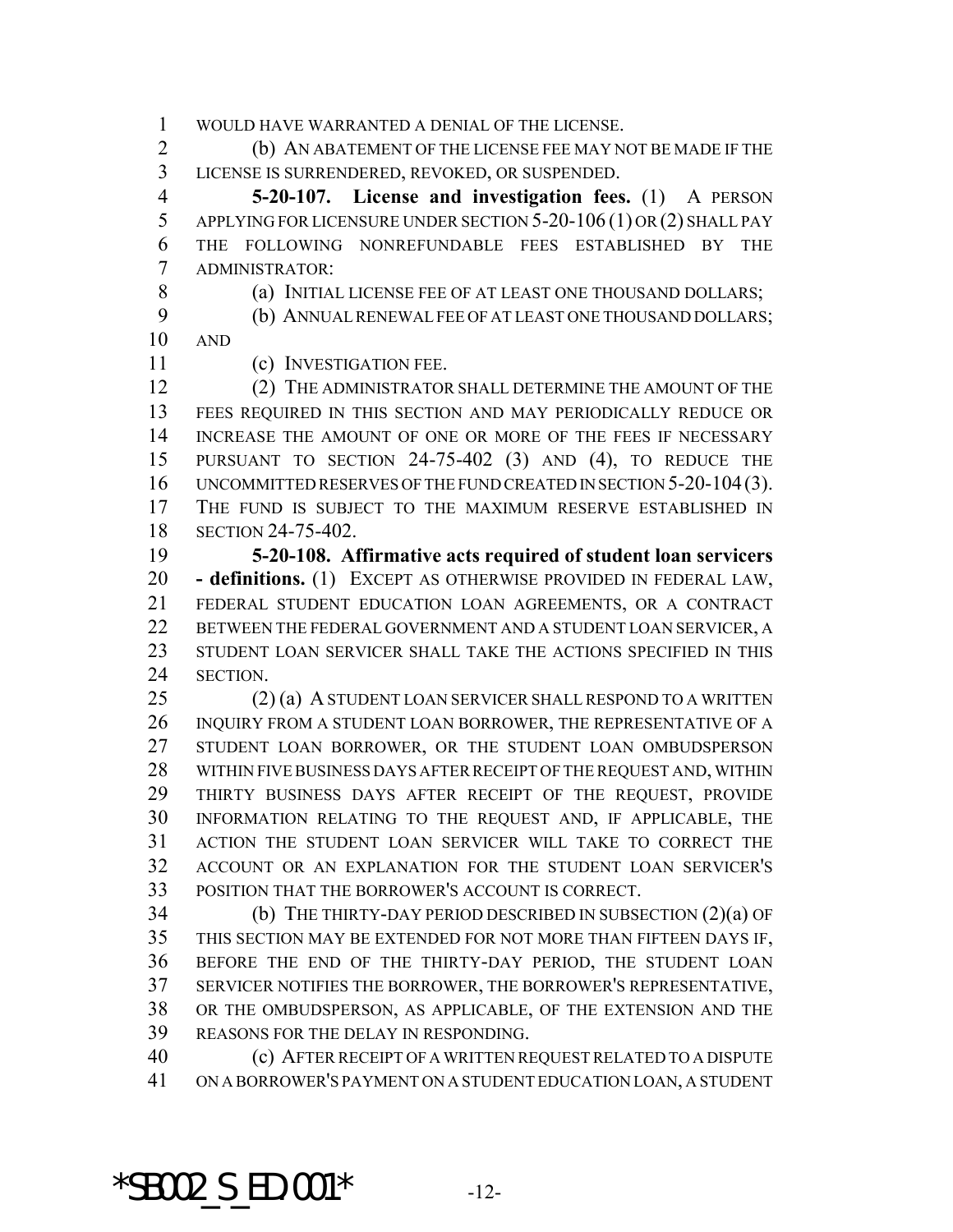LOAN SERVICER SHALL NOT, FOR THE SIXTY DAYS FOLLOWING RECEIPT, FURNISH ADVERSE INFORMATION TO A CONSUMER REPORTING AGENCY REGARDING A PAYMENT THAT IS THE SUBJECT OF THE WRITTEN INQUIRY.

 (3) (a) EXCEPT AS PROVIDED IN FEDERAL LAW OR REQUIRED BY A STUDENT LOAN AGREEMENT, A STUDENT LOAN SERVICER SHALL INQUIRE OF A BORROWER HOW TO APPLY AN OVERPAYMENT TO A STUDENT EDUCATION LOAN. A BORROWER'S DIRECTION ON HOW TO APPLY AN OVERPAYMENT TO A STUDENT EDUCATION LOAN STAYS IN EFFECT FOR ANY FUTURE OVERPAYMENTS DURING THE TERM OF A STUDENT EDUCATION LOAN UNTIL THE BORROWER PROVIDES DIFFERENT DIRECTIONS.

 (b) FOR PURPOSES OF THIS SUBSECTION (3), "OVERPAYMENT" MEANS A PAYMENT ON A STUDENT EDUCATION LOAN IN EXCESS OF THE MONTHLY AMOUNT DUE FROM A BORROWER ON A STUDENT EDUCATION LOAN, ALSO COMMONLY REFERRED TO AS A PREPAYMENT.

 (4) (a) A STUDENT LOAN SERVICER SHALL APPLY PARTIAL PAYMENTS IN A MANNER THAT MINIMIZES LATE FEES AND NEGATIVE CREDIT REPORTING BY APPLYING PARTIAL PAYMENTS TO SATISFY AS MANY INDIVIDUAL LOAN PAYMENTS AS POSSIBLE ON A BORROWER'S ACCOUNT.

 (b) FOR PURPOSES OF THIS SUBSECTION (4), "PARTIAL PAYMENT" MEANS A PAYMENT ON A STUDENT LOAN ACCOUNT THAT CONTAINS MULTIPLE INDIVIDUAL LOANS IN AN AMOUNT LESS THAN THE AMOUNT NECESSARY TO SATISFY THE OUTSTANDING PAYMENT DUE ON ALL LOANS 23 IN THE STUDENT LOAN ACCOUNT, ALSO COMMONLY REFERRED TO AS AN UNDERPAYMENT.

25 (5) IN THE EVENT OF THE SALE, ASSIGNMENT, OR OTHER TRANSFER OF THE SERVICING OF A STUDENT EDUCATION LOAN THAT RESULTS IN A CHANGE IN THE IDENTITY OF THE PERSON TO WHOM A STUDENT LOAN BORROWER IS REQUIRED TO SEND PAYMENTS OR DIRECT ANY COMMUNICATION CONCERNING THE STUDENT EDUCATION LOAN, THE FOLLOWING PROVISIONS APPLY:

 (a) AS A CONDITION OF A SALE, AN ASSIGNMENT, OR ANY OTHER TRANSFER OF THE SERVICING OF A STUDENT EDUCATION LOAN, A STUDENT LOAN SERVICER SHALL REQUIRE THE NEW STUDENT LOAN SERVICER TO HONOR ALL BENEFITS ORIGINALLY REPRESENTED AS AVAILABLE TO A STUDENT LOAN BORROWER DURING THE REPAYMENT OF THE STUDENT EDUCATION LOAN AND PRESERVE THE AVAILABILITY OF THE BENEFITS, INCLUDING ANY BENEFITS FOR WHICH THE STUDENT LOAN BORROWER HAS NOT YET QUALIFIED.

 (b) A STUDENT LOAN SERVICER SHALL TRANSFER TO THE NEW STUDENT LOAN SERVICER ALL RECORDS REGARDING THE STUDENT LOAN BORROWER, THE ACCOUNT OF THE STUDENT LOAN BORROWER, AND THE

\*SB002 S ED.001\*  $-13-$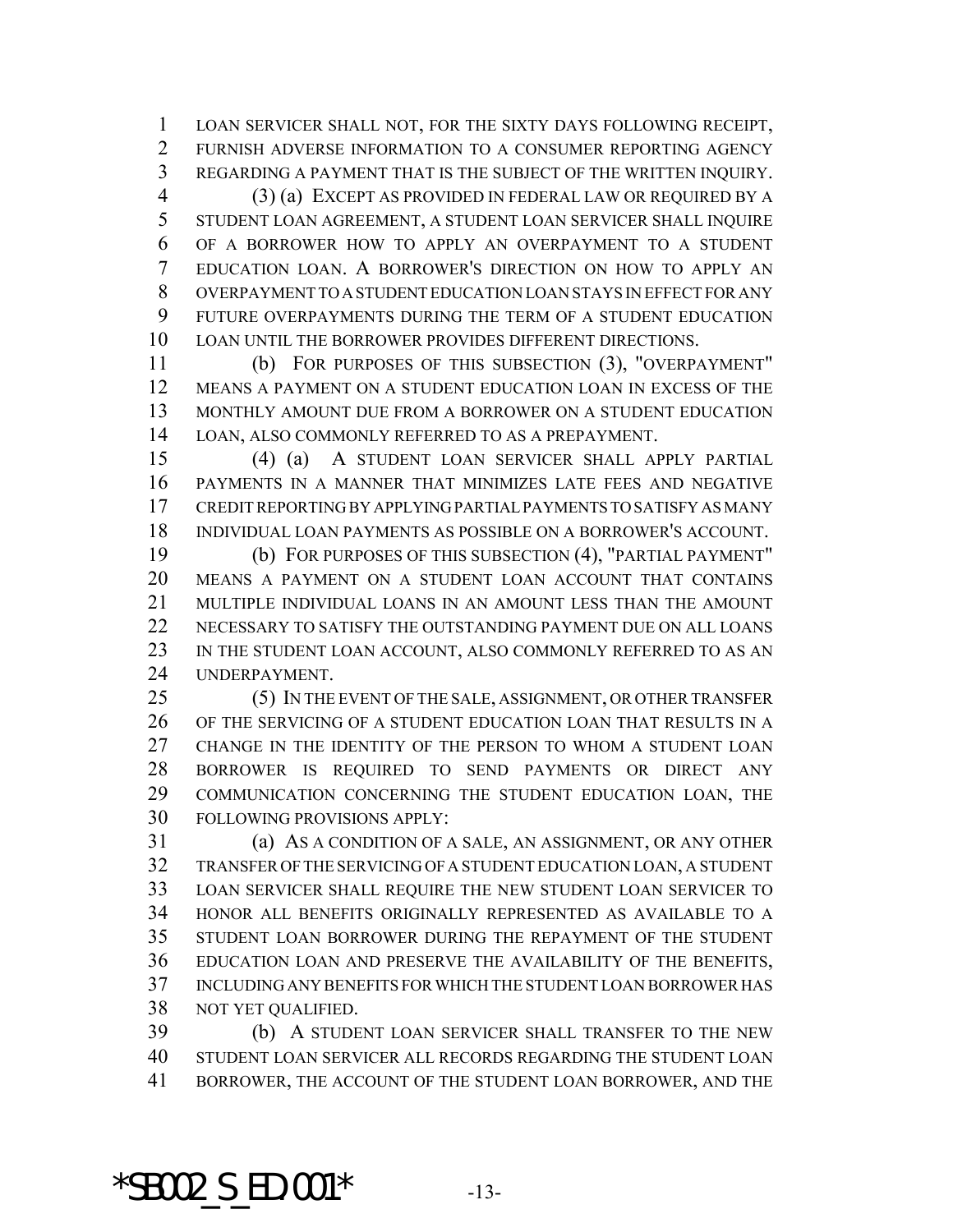STUDENT EDUCATION LOAN OF THE STUDENT LOAN BORROWER.

2 (c) THE RECORDS REQUIRED UNDER SUBSECTION (5)(b) OF THIS SECTION INCLUDE THE REPAYMENT STATUS OF THE STUDENT LOAN BORROWER AND ANY BENEFITS ASSOCIATED WITH THE STUDENT EDUCATION LOAN OF THE STUDENT LOAN BORROWER.

 (d) THE STUDENT LOAN SERVICER SHALL COMPLETE THE TRANSFER OF RECORDS REQUIRED UNDER SUBSECTION (5)(b) OF THIS SECTION WITHIN FORTY-FIVE DAYS AFTER THE SALE, ASSIGNMENT, OR OTHER TRANSFER OF THE SERVICING OF A STUDENT EDUCATION LOAN.

 (e) THE PARTIES SHALL COMPLETE THE SALE, ASSIGNMENT, OR OTHER TRANSFER OF THE SERVICING OF A STUDENT EDUCATION LOAN AT LEAST SEVEN DAYS BEFORE THE NEXT PAYMENT ON THE LOAN IS DUE.

 (6) A STUDENT LOAN SERVICER THAT OBTAINS THE RIGHT TO SERVICE A STUDENT EDUCATION LOAN SHALL ADOPT POLICIES AND PROCEDURES TO VERIFY THAT THE STUDENT LOAN SERVICER HAS RECEIVED ALL RECORDS REGARDING THE STUDENT LOAN BORROWER, THE ACCOUNT OF THE STUDENT LOAN BORROWER, AND THE STUDENT EDUCATION LOAN OF THE STUDENT LOAN BORROWER, INCLUDING THE REPAYMENT STATUS OF THE STUDENT LOAN BORROWER AND ANY BENEFITS ASSOCIATED WITH THE STUDENT EDUCATION LOAN OF THE STUDENT LOAN BORROWER.

 **5-20-109. Prohibited acts of student loan servicers.** (1) A STUDENT LOAN SERVICER SHALL NOT:

 (a) DIRECTLY OR INDIRECTLY EMPLOY A SCHEME, A DEVICE, OR ARTIFICE TO DEFRAUD OR MISLEAD STUDENT LOAN BORROWERS;

26 (b) ENGAGE IN AN UNFAIR OR DECEPTIVE PRACTICE TOWARD ANY PERSON OR MISREPRESENT OR OMIT ANY MATERIAL INFORMATION IN CONNECTION WITH THE SERVICING OF A STUDENT EDUCATION LOAN, INCLUDING MISREPRESENTING THE AMOUNT, NATURE, OR TERMS OF ANY FEE OR PAYMENT DUE OR CLAIMED TO BE DUE ON A STUDENT EDUCATION LOAN, THE TERMS AND CONDITIONS OF THE LOAN AGREEMENT, OR THE STUDENT LOAN BORROWER'S OBLIGATIONS UNDER THE LOAN;

(c) OBTAIN PROPERTY BY FRAUD OR MISREPRESENTATION;

 (d) MISAPPLY STUDENT EDUCATION LOAN PAYMENTS TO THE OUTSTANDING BALANCE OF A STUDENT EDUCATION LOAN;

 (e) PROVIDE INACCURATE INFORMATION TO A CONSUMER REPORTING AGENCY;

 (f) FAIL TO REPORT BOTH THE FAVORABLE AND UNFAVORABLE PAYMENT HISTORY OF A STUDENT LOAN BORROWER TO A CONSUMER REPORTING AGENCY AT LEAST ANNUALLY IF THE STUDENT LOAN SERVICER REGULARLY REPORTS INFORMATION TO A CONSUMER REPORTING AGENCY;

\*SB002 S ED.001\*  $-14$ -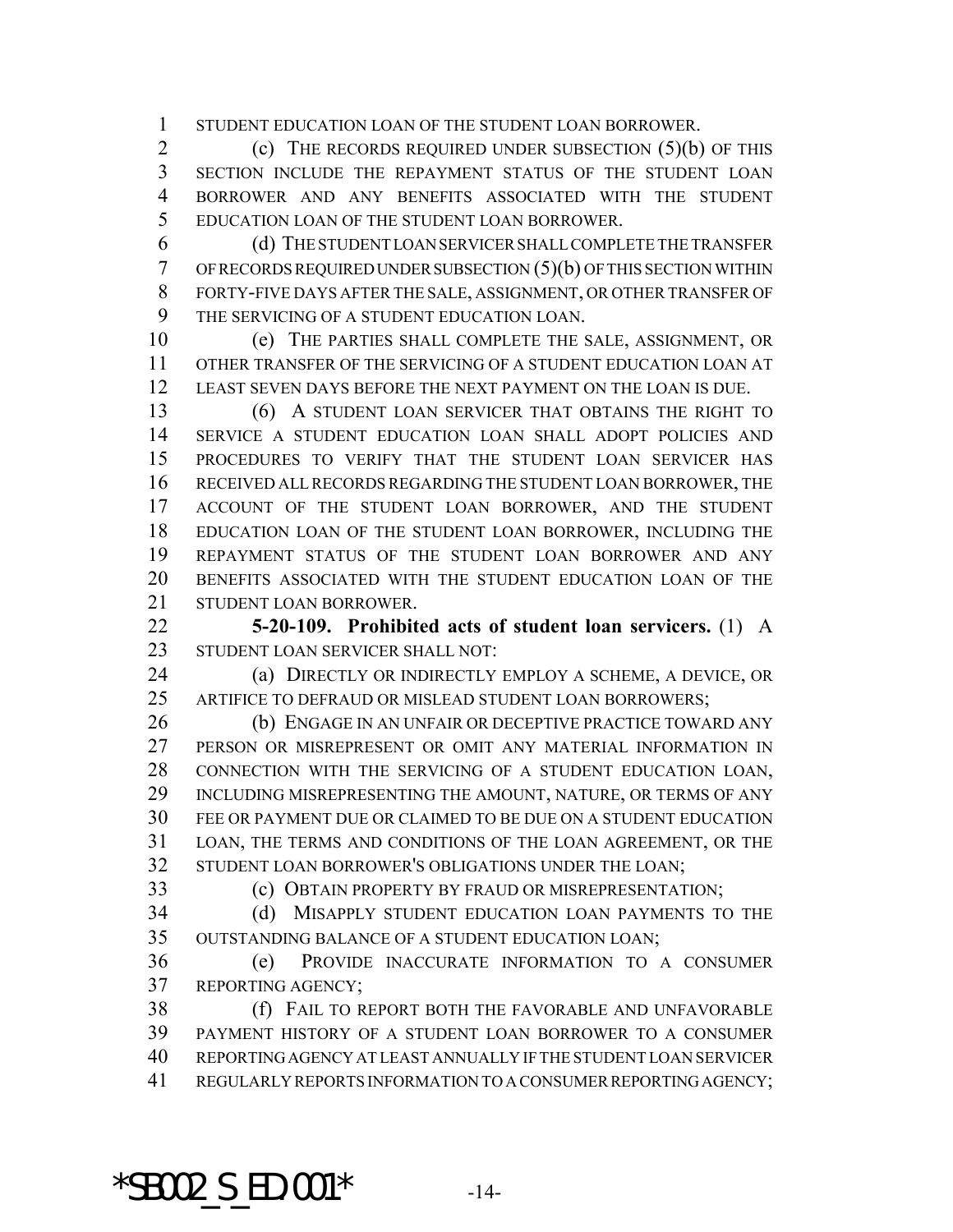(g) REFUSE TO COMMUNICATE WITH AN AUTHORIZED REPRESENTATIVE OF A STUDENT LOAN BORROWER WHO PROVIDES A WRITTEN AUTHORIZATION SIGNED BY THE STUDENT LOAN BORROWER; EXCEPT THAT THE STUDENT LOAN SERVICER MAY ADOPT PROCEDURES REASONABLY RELATED TO VERIFYING THAT THE REPRESENTATIVE IS IN FACT AUTHORIZED TO ACT ON BEHALF OF THE STUDENT LOAN BORROWER;

 (h) MAKE ANY FALSE STATEMENT OR OMIT ANY MATERIAL FACT IN CONNECTION WITH INFORMATION OR REPORTS FILED WITH A GOVERNMENTAL AGENCY OR IN CONNECTION WITH AN INVESTIGATION CONDUCTED BY THE ADMINISTRATOR OR ANOTHER GOVERNMENTAL AGENCY; OR

 (i) EXCEPT AS OTHERWISE PROVIDED IN FEDERAL LAW, FEDERAL 13 STUDENT LOAN AGREEMENTS, OR A CONTRACT BETWEEN THE FEDERAL GOVERNMENT AND A STUDENT LOAN SERVICER, FAIL TO PROPERLY EVALUATE A STUDENT LOAN BORROWER FOR AN INCOME-BASED OR OTHER STUDENT LOAN REPAYMENT PROGRAM OR FOR ELIGIBILITY FOR A PUBLIC SERVICE LOAN FORGIVENESS PROGRAM BEFORE PLACING THE STUDENT LOAN BORROWER IN FORBEARANCE OR DEFAULT, IF AN INCOME-BASED REPAYMENT OR OTHER PROGRAM IS AVAILABLE TO THE STUDENT LOAN BORROWER.

 **5-20-110. Powers and duties of the administrator - rules.** (1) THE ADMINISTRATOR MAY CONDUCT INVESTIGATIONS AND EXAMINATIONS AS FOLLOWS:

 (a) FOR PURPOSES OF INITIAL LICENSING, LICENSE RENEWAL, LICENSE SUSPENSION, LICENSE REVOCATION OR TERMINATION, OR GENERAL OR SPECIFIC INQUIRY OR INVESTIGATION TO DETERMINE COMPLIANCE WITH THIS ARTICLE 20, THE ADMINISTRATOR MAY ACCESS, RECEIVE, AND USE ANY RECORDS OR INFORMATION BELONGING TO A LICENSEE OR PERSON UNDER EXAMINATION, INCLUDING CRIMINAL, CIVIL, AND ADMINISTRATIVE HISTORY INFORMATION; PERSONAL HISTORY AND EXPERIENCE INFORMATION, INCLUDING INDEPENDENT CREDIT REPORTS OBTAINED FROM A CONSUMER REPORTING AGENCY DESCRIBED IN SECTION 603 (p) OF THE FEDERAL "FAIR CREDIT REPORTING ACT", 15 U.S.C. SEC. 1681a, AS AMENDED; AND ANY OTHER RECORDS OR INFORMATION THE ADMINISTRATOR CONSIDERS RELEVANT TO THE INQUIRY OR INVESTIGATION REGARDLESS OF THE LOCATION, POSSESSION, CONTROL, OR CUSTODY OF THE RECORDS OR INFORMATION.

 (b) FOR THE PURPOSES OF INVESTIGATING VIOLATIONS OR COMPLAINTS ARISING UNDER THIS ARTICLE 20 OR FOR THE PURPOSES OF EXAMINATION, THE ADMINISTRATOR MAY REVIEW, INVESTIGATE, OR EXAMINE ANY LICENSEE OR PERSON SUBJECT TO THIS ARTICLE 20 AS OFTEN

\*SB002 S ED.001\*  $-15$ -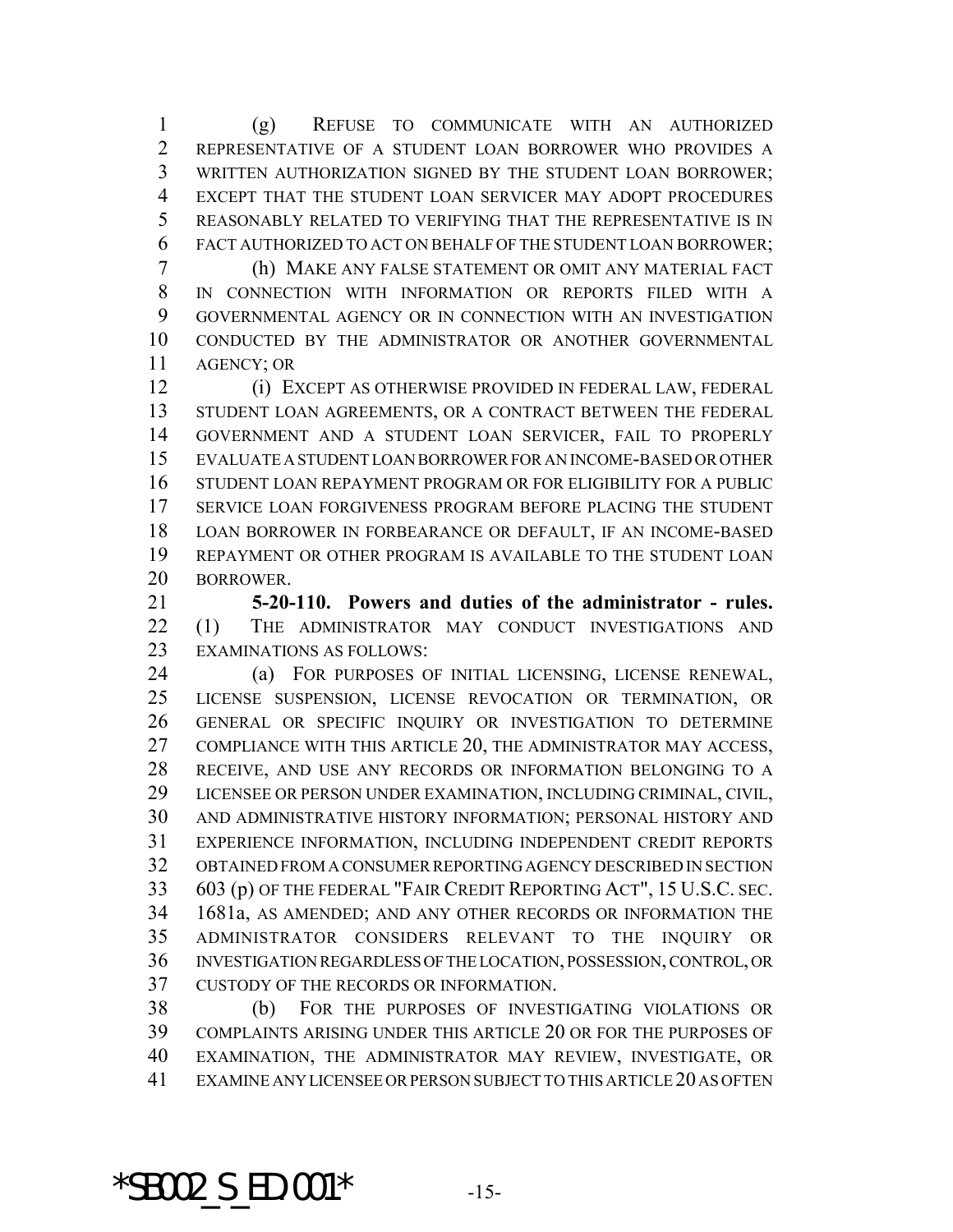AS NECESSARY IN ORDER TO CARRY OUT THE PURPOSES OF THIS ARTICLE 20. THE ADMINISTRATOR MAY DIRECT, SUBPOENA, OR ORDER THE ATTENDANCE OF AND EXAMINE UNDER OATH ANY PERSON WHOSE TESTIMONY MAY BE REQUIRED ABOUT THE STUDENT EDUCATION LOAN OR THE BUSINESS OR SUBJECT MATTER OF AN EXAMINATION OR INVESTIGATION AND MAY DIRECT, SUBPOENA, OR ORDER THE PERSON TO PRODUCE RECORDS THE ADMINISTRATOR CONSIDERS RELEVANT TO THE INQUIRY.

 (c) (I) IN MAKING AN EXAMINATION OR INVESTIGATION AUTHORIZED BY THIS SECTION, THE ADMINISTRATOR MAY CONTROL ACCESS TO ANY RECORDS OF THE LICENSEE OR PERSON UNDER EXAMINATION OR INVESTIGATION. THE ADMINISTRATOR MAY TAKE POSSESSION OF THE RECORDS OR PLACE A PERSON IN EXCLUSIVE CHARGE OF THE RECORDS IN THE PLACE WHERE THEY ARE USUALLY KEPT.

 (II) DURING THE PERIOD OF ADMINISTRATOR CONTROL PURSUANT 16 TO THIS SUBSECTION (1)(c), A PERSON MAY NOT REMOVE OR ATTEMPT TO REMOVE ANY OF THE RECORDS EXCEPT PURSUANT TO A COURT ORDER OR WITH THE CONSENT OF THE ADMINISTRATOR.UNLESS THE ADMINISTRATOR HAS REASONABLE GROUNDS TO BELIEVE THAT THE RECORDS OF THE LICENSEE OR PERSON HAVE BEEN, OR ARE AT RISK OF BEING, ALTERED OR DESTROYED FOR PURPOSES OF CONCEALING A VIOLATION OF THIS ARTICLE 22 20, THE LICENSEE OR OWNER OF THE RECORDS MAY HAVE ACCESS TO THE RECORDS AS NECESSARY TO CONDUCT ITS ORDINARY BUSINESS AFFAIRS. 24 (2) IN ORDER TO CARRY OUT THE PURPOSES OF THIS SECTION, THE

ADMINISTRATOR MAY:

 (a) RETAIN ATTORNEYS, ACCOUNTANTS, OR OTHER PROFESSIONALS AND SPECIALISTS AS EXAMINERS, AUDITORS, OR INVESTIGATORS TO CONDUCT OR ASSIST IN THE CONDUCT OF EXAMINATIONS OR INVESTIGATIONS;

 (b) ENTER INTO AGREEMENTS OR RELATIONSHIPS WITH OTHER GOVERNMENT OFFICIALS OR REGULATORY ASSOCIATIONS IN ORDER TO IMPROVE EFFICIENCIES AND REDUCE REGULATORY BURDEN BY SHARING RESOURCES, STANDARDIZED OR UNIFORM METHODS OR PROCEDURES, AND RECORDS OR INFORMATION OBTAINED UNDER THIS SECTION;

 (c) USE, HIRE, CONTRACT FOR, OR EMPLOY PUBLICLY OR PRIVATELY AVAILABLE ANALYTICAL SYSTEMS, METHODS, OR SOFTWARE TO EXAMINE OR INVESTIGATE THE LICENSEE OR PERSON SUBJECT TO THIS ARTICLE 20;

 (d) ACCEPT AND RELY ON EXAMINATION OR INVESTIGATION REPORTS MADE BY OTHER GOVERNMENT OFFICIALS WITHIN OR OUTSIDE THIS STATE; AND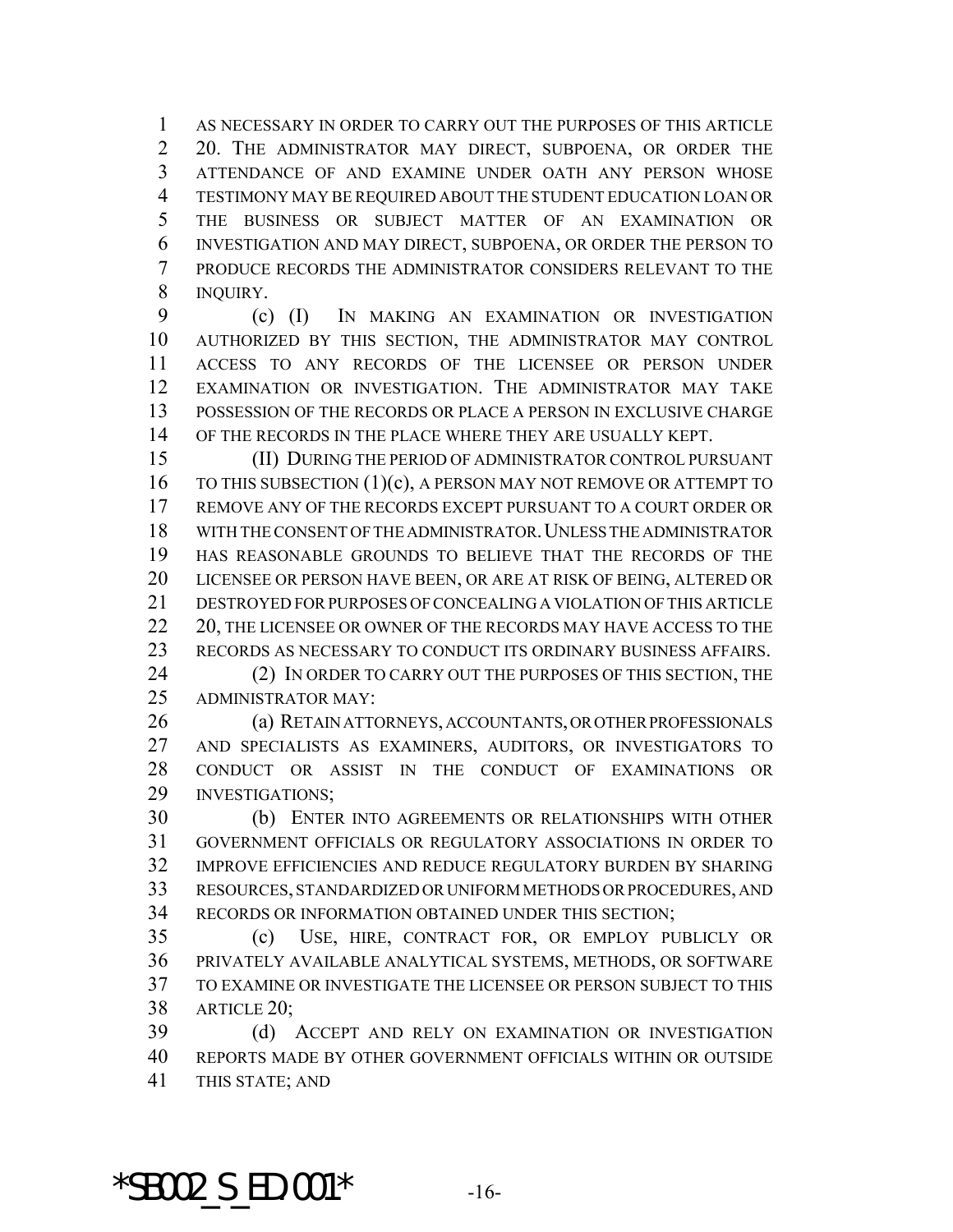(e) ACCEPT AUDIT REPORTS MADE BY AN INDEPENDENT CERTIFIED PUBLIC ACCOUNTANT OF THE LICENSEE OR PERSON SUBJECT TO THIS ARTICLE 20 IN THE COURSE OF THAT PART OF THE EXAMINATION COVERING THE SAME GENERAL SUBJECT MATTER AS THE AUDIT AND MAY INCORPORATE THE AUDIT REPORT IN A REPORT OF EXAMINATION, REPORT OF INVESTIGATION, OR OTHER WRITING OF THE ADMINISTRATOR.

 (3) A PERSON SUBJECT TO INVESTIGATION OR EXAMINATION UNDER THIS SECTION SHALL NOT KNOWINGLY WITHHOLD, ABSTRACT, REMOVE, MUTILATE, OR DESTROY ANY RECORDS OR OTHER INFORMATION RELATING TO INFORMATION REGULATED UNDER THIS ARTICLE 20.

 (4) WHENEVER IT APPEARS TO THE ADMINISTRATOR THAT A PERSON HAS VIOLATED, IS VIOLATING, OR IS ABOUT TO VIOLATE A PROVISION OF THIS ARTICLE 20 OR A RULE ADOPTED PURSUANT TO THIS ARTICLE 20 OR THAT A LICENSEE OR AN OWNER, DIRECTOR, OFFICER, MEMBER, PARTNER, SHAREHOLDER, TRUSTEE, EMPLOYEE, OR AGENT OF THE LICENSEE HAS COMMITTED FRAUD, ENGAGED IN DISHONEST ACTIVITIES, OR MADE A MISREPRESENTATION, THE ADMINISTRATOR MAY TAKE ACTION AGAINST THE PERSON OR LICENSEE IN ACCORDANCE WITH THIS ARTICLE 20.

20 (5) THE ADMINISTRATOR SHALL ADOPT RULES AS NECESSARY TO 21 IMPLEMENT THIS ARTICLE 20.

 **5-20-111. Compliance with federal law.** A STUDENT LOAN SERVICER SHALL COMPLY WITH ALL APPLICABLE FEDERAL LAWS AND REGULATIONS RELATING TO SERVICING, INCLUDING THE FEDERAL "TRUTH IN LENDING ACT", 15 U.S.C. SEC. 1601 TO 1667f, AS AMENDED, AND THE REGULATIONS ADOPTED PURSUANT TO THAT ACT. IN ADDITION TO ANY OTHER REMEDIES PROVIDED BY LAW, A VIOLATION OF THAT ACT OR REGULATIONS ADOPTED PURSUANT TO THAT ACT IS A VIOLATION OF THIS ARTICLE 20 AND A BASIS UPON WHICH THE ADMINISTRATOR MAY TAKE ENFORCEMENT ACTION PURSUANT TO THIS ARTICLE 20.

 **5-20-112. Civil action.** (1) A VIOLATION OF THIS ARTICLE 20 IS A DECEPTIVE TRADE PRACTICE WITHIN THE MEANING OF SECTION 6-1-105.

 (2) A STUDENT LOAN SERVICER WHO FAILS TO COMPLY WITH ANY REQUIREMENT IMPOSED UNDER THIS ARTICLE 20 WITH RESPECT TO A STUDENT LOAN BORROWER IS LIABLE IN AN AMOUNT EQUAL TO THE SUM OF:

 (a) ANY ACTUAL DAMAGES SUSTAINED BY THE STUDENT LOAN BORROWER AS A RESULT OF THE FAILURE;

 (b) A MONETARY AWARD EQUAL TO THREE TIMES THE TOTAL AMOUNT THE STUDENT LOAN SERVICER COLLECTED FROM THE STUDENT 41 LOAN BORROWER IN VIOLATION OF THIS ARTICLE 20;

\*SB002 S ED.001\*  $-17$ -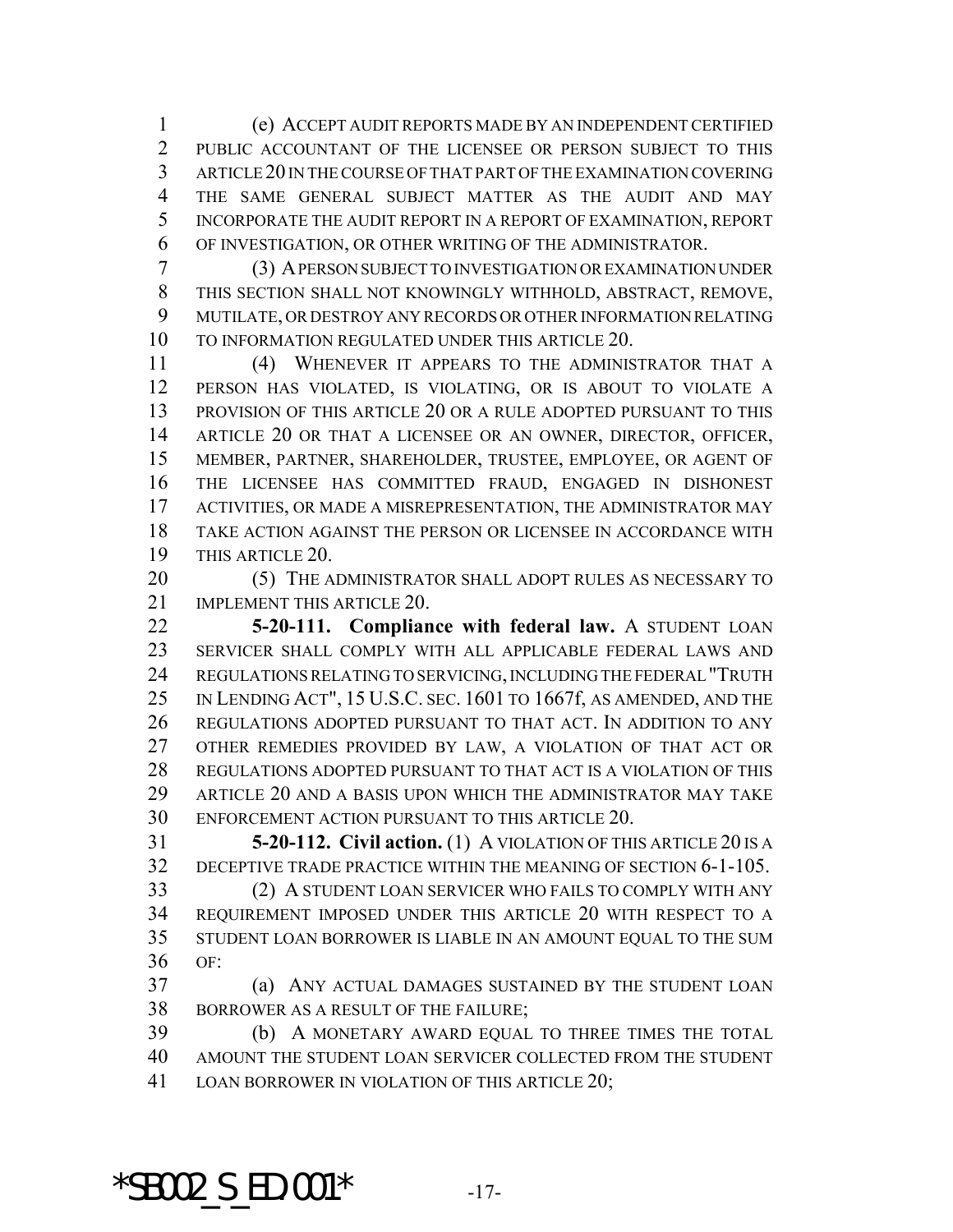(c) PUNITIVE DAMAGES AS THE COURT MAY ALLOW; AND

2 (d) IN THE CASE OF ANY SUCCESSFUL ACTION BY A STUDENT LOAN BORROWER TO ENFORCE THE LIABILITY SET OUT IN THIS SECTION, THE COSTS OF THE ACTION, TOGETHER WITH REASONABLE ATTORNEY FEES AS DETERMINED BY THE COURT.

 (3) THE REMEDIES PROVIDED IN THIS SECTION ARE NOT THE EXCLUSIVE REMEDIES AVAILABLE TO A STUDENT LOAN BORROWER.

 **5-20-113. Application of administrative procedures - provisions.** EXCEPT AS OTHERWISE PROVIDED, SECTIONS 24-4-102 TO 24-4-106 APPLY TO AND GOVERN ALL RULES PROMULGATED AND ALL ADMINISTRATIVE ACTION TAKEN BY THE ADMINISTRATOR PURSUANT TO THIS ARTICLE 20; EXCEPT THAT SECTION 24-4-104 (3) DOES NOT APPLY TO ANY SUCH ACTION.

 **5-20-114. Administrative enforcement orders.** (1) AFTER NOTICE AND HEARING, THE ADMINISTRATOR MAY ORDER A STUDENT LOAN SERVICER OR A PERSON ACTING IN THE STUDENT LOAN SERVICER'S BEHALF TO CEASE AND DESIST FROM ENGAGING IN VIOLATIONS OF THIS ARTICLE 20 OR ANY RULE LAWFULLY ADOPTED OR ORDER LAWFULLY ISSUED PURSUANT TO THIS ARTICLE 20. THE ORDER ISSUED BY THE ADMINISTRATOR MAY ALSO REQUIRE THE STUDENT LOAN SERVICER OR PERSON TO MAKE REFUNDS TO PERSONS OF UNLAWFUL CHARGES UNDER THIS ARTICLE 20 AND AN ADMINISTRATIVE PENALTY OF UP TO ONE THOUSAND FIVE HUNDRED DOLLARS PER VIOLATION, ALL OR PART OF WHICH MAY BE SPECIFICALLY DESIGNATED FOR CONSUMER AND CREDITOR EDUCATIONAL PURPOSES.

 (2) A RESPONDENT AGGRIEVED BY AN ORDER OF THE ADMINISTRATOR MAY OBTAIN JUDICIAL REVIEW OF THE ORDER IN THE COLORADO COURT OF APPEALS. THE ADMINISTRATOR MAY OBTAIN AN ORDER OF THE COURT FOR ENFORCEMENT OF THE ADMINISTRATOR'S ORDER IN THE DISTRICT COURT UNDER SECTION 24-4-106. ALL PROCEEDINGS UNDER THIS SECTION ARE GOVERNED BY SECTIONS 24-4-105 AND 24-4-106.

 **5-20-115. Assurance of discontinuance.** IF IT IS CLAIMED THAT A PERSON HAS VIOLATED THIS ARTICLE 20, THE ADMINISTRATOR MAY ACCEPT AN ASSURANCE IN WRITING THAT THE PERSON WILL NOT ENGAGE IN THE CONDUCT IN THE FUTURE.THE ASSURANCE MAY ALSO REQUIRE THE PERSON TO MAKE REFUNDS TO PERSONS OF UNLAWFUL CHARGES UNDER THIS ARTICLE 20, PAY A PENALTY AUTHORIZED IN SECTION 5-20-114 (1), ALL OR PART OF WHICH MAY BE SPECIFICALLY DESIGNATED FOR CONSUMER AND CREDITOR EDUCATIONAL PURPOSES, AND REIMBURSE THE ADMINISTRATOR FOR THE ADMINISTRATOR'S REASONABLE COSTS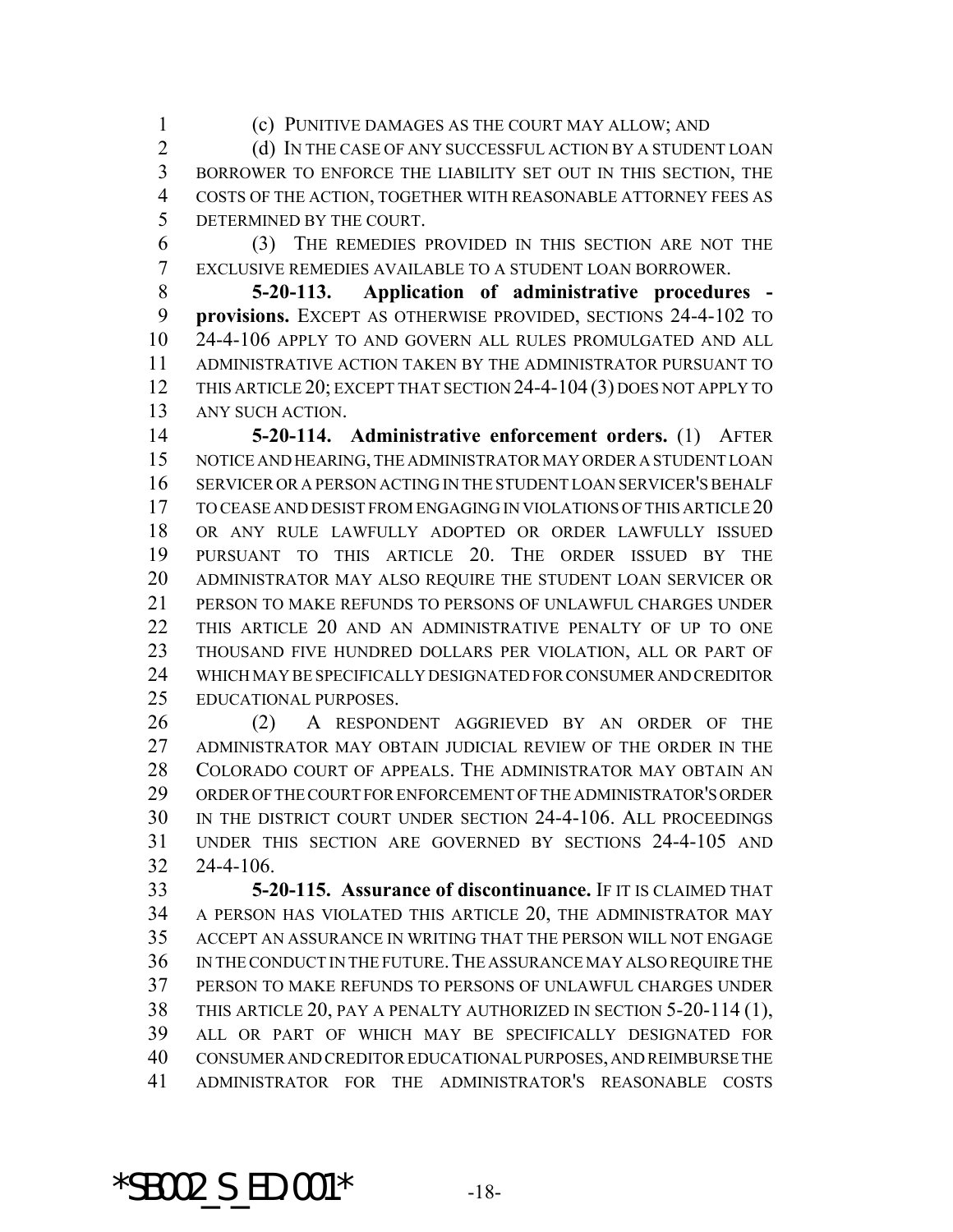INCURRED IN INVESTIGATING THE CONDUCT. IF A PERSON GIVING AN ASSURANCE OF DISCONTINUANCE FAILS TO COMPLY WITH ITS TERMS, THE ASSURANCE IS EVIDENCE THAT PRIOR TO THE ASSURANCE THE PERSON ENGAGED IN THE CONDUCT DESCRIBED IN THE ASSURANCE.

 **5-20-116. Injunctions.** THE ADMINISTRATOR MAY BRING A CIVIL ACTION TO RESTRAIN A PERSON FROM VIOLATING THIS ARTICLE 20 OR RULES PROMULGATED PURSUANT TO THIS ARTICLE 20 AND FOR OTHER APPROPRIATE RELIEF, INCLUDING SUCH ORDERS OR JUDGMENTS AS MAY BE NECESSARY TO COMPLETELY COMPENSATE OR RESTORE ANY PERSON AFFECTED BY THE VIOLATION TO THE PERSON'S ORIGINAL POSITION. THE ADMINISTRATOR MAY ALSO APPLY FOR A TEMPORARY RESTRAINING ORDER OR A PRELIMINARY INJUNCTION AGAINST A RESPONDENT PENDING FINAL DETERMINATION OF PROCEEDINGS. NO BOND OR OTHER SECURITY IS REQUIRED OF THE ADMINISTRATOR BEFORE RELIEF UNDER THIS SECTION MAY BE GRANTED.

**5-20-117. Civil actions by the administrator.** THE ADMINISTRATOR MAY BRING A CIVIL ACTION AGAINST A STUDENT LOAN SERVICER FOR ANY VIOLATION OF THIS ARTICLE 20. AN ACTION MAY RELATE TO TRANSACTIONS WITH MORE THAN ONE PERSON. THE COURT MAY ORDER A STUDENT LOAN SERVICER TO REFUND TO A PERSON ANY CHARGES COLLECTED IN VIOLATION OF THIS ARTICLE 20 AND MAY ALSO ASSESS CIVIL PENALTIES AGAINST THE STUDENT LOAN SERVICER AS SET 23 FORTH IN SECTION 5-20-112 (2). IF THE ADMINISTRATOR PREVAILS IN AN ACTION BROUGHT UNDER THIS SECTION, THE ADMINISTRATOR MAY RECOVER REASONABLE COSTS IN INVESTIGATING AND BRINGING THE ACTION AND MAY RECOVER REASONABLE ATTORNEY FEES.

 **5-20-118. Limitations.** NOTWITHSTANDING ARTICLE 80 OF TITLE 13, ALL ACTIONS BROUGHT UNDER THIS ARTICLE 20 MUST BE COMMENCED WITHIN FOUR YEARS AFTER THE DATE ON WHICH ANY VIOLATION OF THIS ARTICLE 20 OCCURRED OR THE DATE ON WHICH THE LAST IN A SERIES OF SUCH ACTS OR PRACTICES OCCURRED OR WITHIN FOUR YEARS AFTER THE PLAINTIFF DISCOVERED OR IN THE EXERCISE OF REASONABLE DILIGENCE SHOULD HAVE DISCOVERED THE OCCURRENCE OF A VIOLATION OF THIS ARTICLE 20; EXCEPT THAT THE PERIOD OF LIMITATION PROVIDED IN THIS SECTION MAY BE EXTENDED FOR A PERIOD OF ONE YEAR IF THE PLAINTIFF PROVES THAT FAILURE TO TIMELY COMMENCE THE ACTION WAS CAUSED BY THE DEFENDANT ENGAGING IN CONDUCT CALCULATED TO INDUCE THE PLAINTIFF TO REFRAIN FROM OR POSTPONE THE COMMENCEMENT OF THE ACTION.

 **5-20-119. Confidential information.** (1) THE ADMINISTRATOR SHALL NOT MAKE PUBLIC THE NAME OR IDENTITY OF A PERSON WHOSE

\*SB002 S ED.001\*  $-19-$